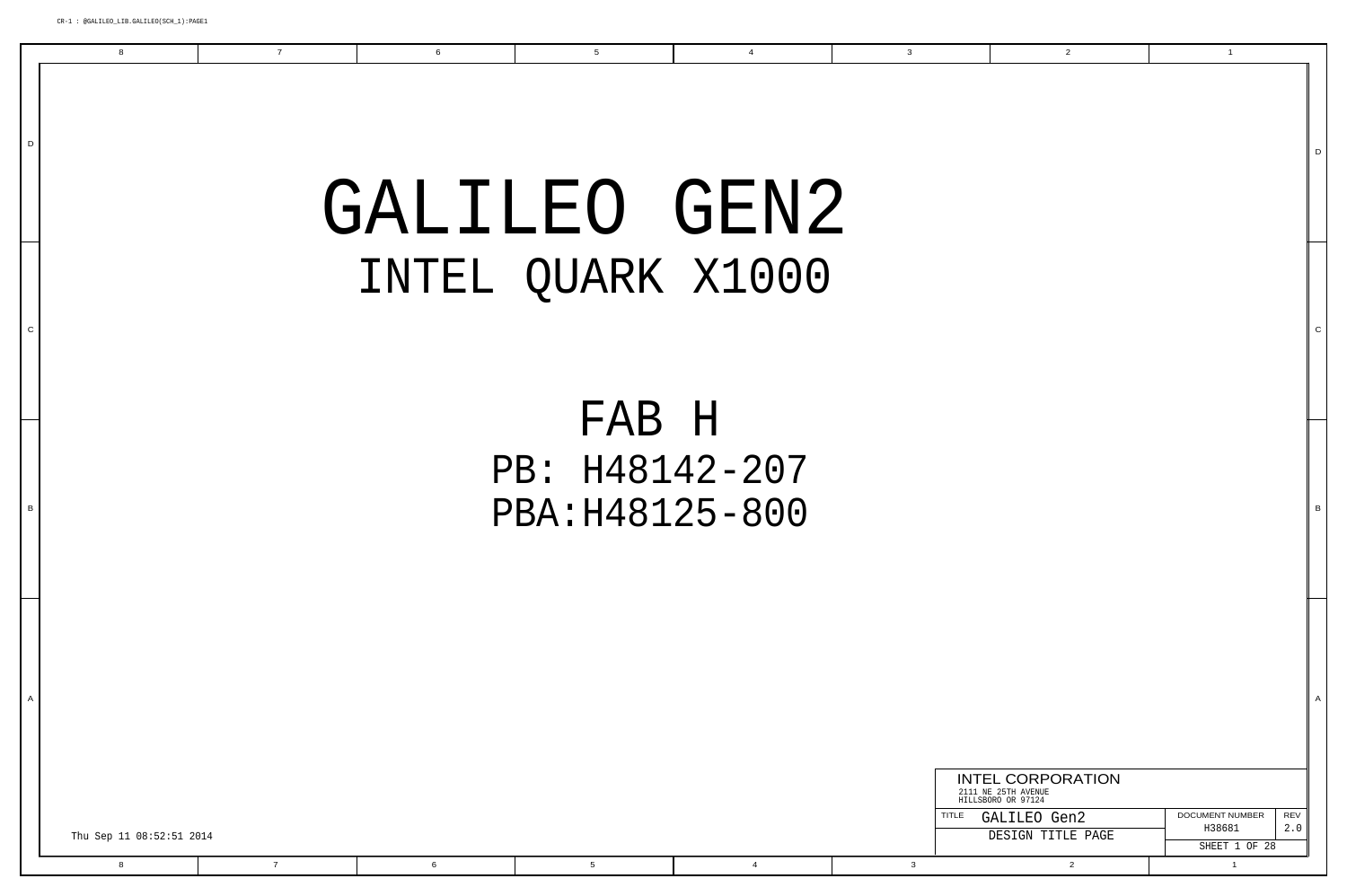|   | 8                                                                                          |                                                                                                                                        | $\overline{7}$                                                                                                                       |            | 6               | $5\overline{5}$   | $\overline{4}$ | $\overline{3}$                   |                                                     | $\overline{2}$                           | $\overline{1}$                      |               |                |
|---|--------------------------------------------------------------------------------------------|----------------------------------------------------------------------------------------------------------------------------------------|--------------------------------------------------------------------------------------------------------------------------------------|------------|-----------------|-------------------|----------------|----------------------------------|-----------------------------------------------------|------------------------------------------|-------------------------------------|---------------|----------------|
|   |                                                                                            |                                                                                                                                        |                                                                                                                                      |            |                 | TABLE OF CONTENTS |                |                                  |                                                     |                                          |                                     |               |                |
|   | SHEET NUMBER                                                                               |                                                                                                                                        |                                                                                                                                      | SHEET NAME |                 |                   | SHEET NUMBER   |                                  |                                                     | SHEET NAME                               |                                     |               |                |
| D |                                                                                            | DISCLAIMER<br>QUARK GPIO<br>QUARK MISC<br>QUARK POWER                                                                                  | DESIGN TITLE PAGE<br>TABLE OF CONTENTS<br>SYSTEM BLOCK DIAGRAM<br>QUARK DDR3 & PCIE<br>QUARK DECOUPLING                              |            |                 |                   |                |                                  |                                                     |                                          |                                     |               | D              |
|   | $10\,$<br>11<br>12<br>13<br>14<br>15<br>16<br>17<br>18<br>19<br>20<br>21<br>22<br>23<br>24 | SDRAM 1<br>SDRAM 2<br>USB CONNECTORS<br>UART 1 & JTAG<br>${\rm LAN}$<br>SPI: ADC&FLASH<br>QUARK STRAPS<br>LVL B BUFFER<br>LVL C BUFFER | SDRAM TERMINATION<br>MINI PCIE CONNECTOR<br>MICRO SD CONNECTOR<br>EXTERNAL IO MUXING 1<br>EXTERNAL IO MUXING 2<br>AMUX & EXTERNAL IO |            |                 |                   |                |                                  |                                                     |                                          |                                     |               | $\mathsf{C}$   |
| В | 25<br>26<br>27<br>28                                                                       |                                                                                                                                        | VOLTAGE REGULATORS<br>VOLTAGE REGULATORS<br>VOLTAGE REGULATORS<br>POWER BUTTONS & MISC                                               |            |                 |                   |                |                                  |                                                     |                                          |                                     |               | $\overline{B}$ |
| P |                                                                                            |                                                                                                                                        |                                                                                                                                      |            |                 |                   |                |                                  |                                                     |                                          |                                     |               | $\overline{A}$ |
|   | Thu Mar 03 10:58:31 2011                                                                   |                                                                                                                                        |                                                                                                                                      |            |                 |                   |                |                                  | 2111 NE 25TH AVENUE<br>HILLSBORO OR 97124<br>TITLE: | <b>INTEL CORPORATION</b><br>GALILEO Gen2 | DOCUMENT NUMBER: H38681<br>REV: 2.0 | SHEET 2 OF 28 |                |
|   | 8                                                                                          |                                                                                                                                        | $7\overline{ }$                                                                                                                      |            | $6\overline{6}$ | 5 <sub>5</sub>    |                | $\overline{4}$<br>3 <sup>3</sup> |                                                     | TABLE OF CONTENTS<br>$\overline{2}$      | $\overline{1}$                      |               |                |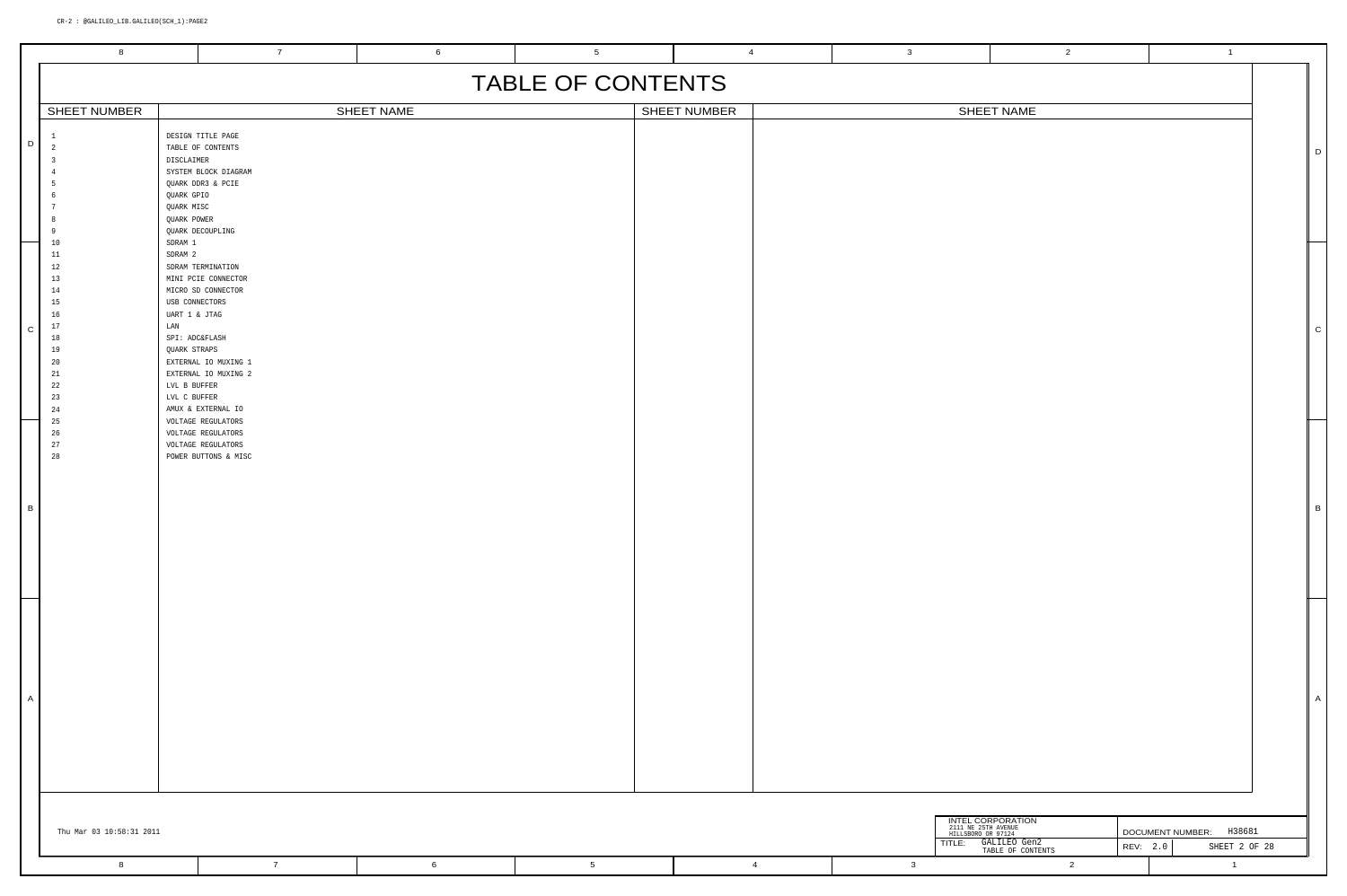8

 $\mathbf{a}$ 

| INTEL CORPORATION<br>2111 NE 25TH AVENUE<br>HILLSBORO OR 97124 |          | H38681<br><b>DOCUMENT NUMBER:</b> |
|----------------------------------------------------------------|----------|-----------------------------------|
| GALILEO Gen2<br>TI F <sup>.</sup><br><b>DISCLAIMER</b>         | REV: 2.0 | SHEET 3 OF 28                     |
|                                                                |          |                                   |

D

D

A

B

## Intel® Galileo Design Document

7 6

This Intel<sup>®</sup> Galileo design document is licensed by Intel under the terms of the Creative Commons Attribution Share-Alike License (ver. 3), subject to the following terms and conditions. The Intel® Galileo design document IS PROVIDED "AS IS" AND "WITH ALL FAULTS." Intel DISCLAIMS ALL OTHER WARRANTIES, EXPRESS OR IMPLIED REGARDING THE GALILEO DESIGN OR THIS GALILEO DESIGN DOCUMENT INCLUDING, BUT NOT LIMITED TO, ANY IMPLIED WARRANTIES OF MERCHANTABILITY OR FITNESS FOR A PARTICULAR PURPOSE.

Intel<sup>®</sup> may make changes to the specifications, schematics and product descriptions at any time, without notice. The Customer must not rely on the absence or characteristics of any features or instructions marked "reserved" or "undefined." Intel® reserves these for future definition and shall have no responsibility whatsoever for conflicts or incompatibilities arising from future changes to them. ENJOY!

A

5 4

C

B

C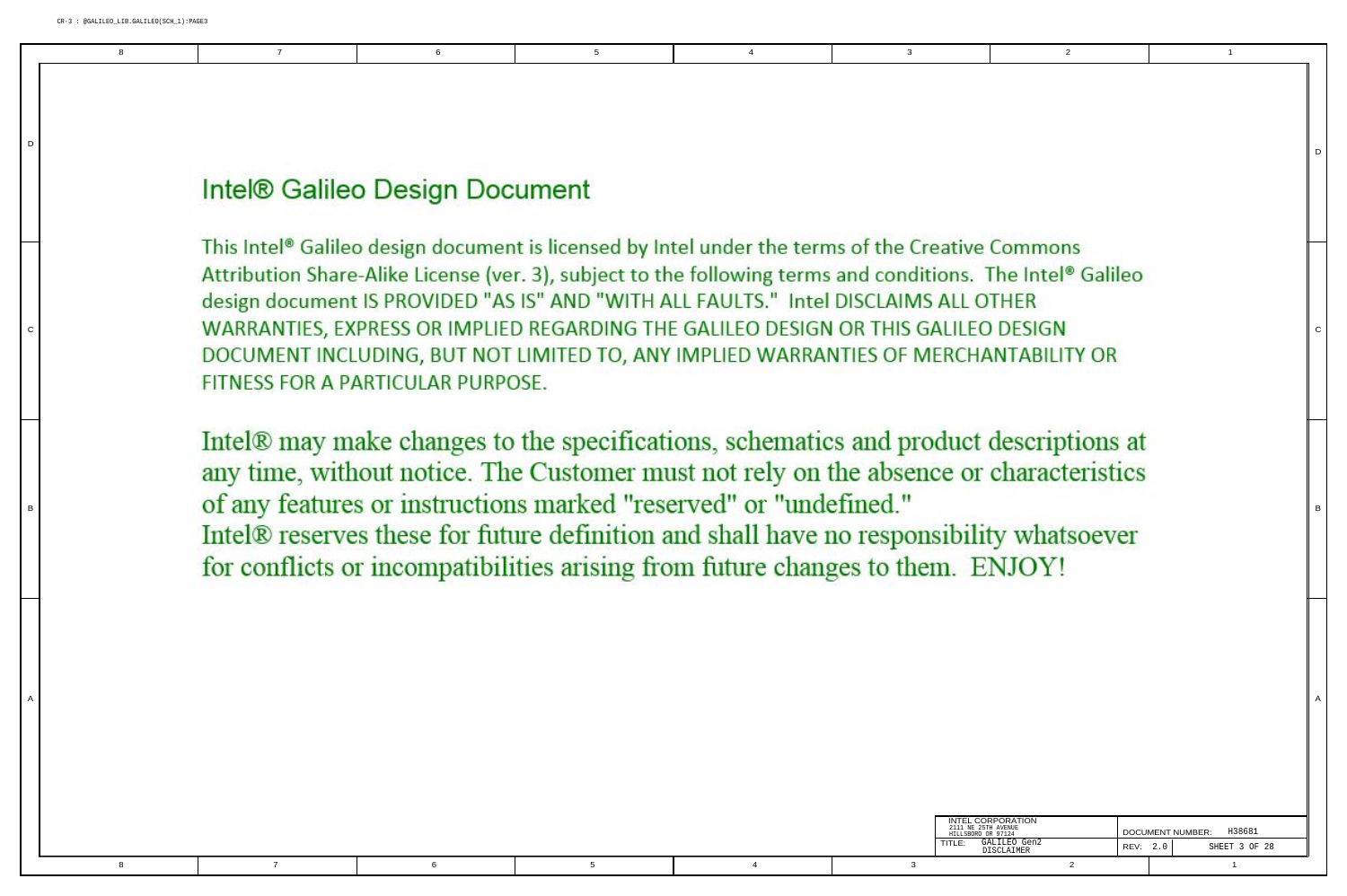|                                                                        |                                                                                                                                    |                                                                                                                                                   | $\boldsymbol{2}$                   |      |     | $\mathbf 1$                                      |              |
|------------------------------------------------------------------------|------------------------------------------------------------------------------------------------------------------------------------|---------------------------------------------------------------------------------------------------------------------------------------------------|------------------------------------|------|-----|--------------------------------------------------|--------------|
| ŒF<br>3.3V)<br><b>TRIAL RE</b>                                         | Ö<br>$\mathbf{1}$<br>Ö<br>$\overline{z}$<br>O3                                                                                     | AO<br>A1<br>A2                                                                                                                                    | ANALDG IN / DIGITAL                |      |     |                                                  | D            |
| ī<br><b>ARTIST</b>                                                     | $\circ$<br>4<br>$\circ$<br>킈<br>Ó<br>€<br>O <sub>10</sub><br>$\vert$<br>$\vert$<br>O<br>$\overline{z}$<br>$\mathfrak{s}$<br>키<br>c | A3<br>A4<br>A5<br><b>SCL</b><br>SDA<br>AREF<br>GND<br>1013/SCK<br>1012/MISO<br>4 "IO11/MOSI<br>3 ~1010/SS<br>$2 - 109$                            |                                    |      |     |                                                  | $\mathsf{C}$ |
| coro eva<br><u>igen</u><br>ť                                           | $\circ$ 1<br>8<br>7<br>$\epsilon$<br>5I<br>3<br>$\mathbf{z}$<br>1                                                                  | 108<br>IO7<br>$^{\sim}106$<br>"10"3"<br>104<br>$4 \rightarrow 103/TX1 \rightarrow$<br>102/RX1 +<br>$101/TX0 \rightarrow$<br>$\rightarrow$ 0x8/000 | DIGITAL (PWW)<br>G Fast Digital IO |      |     |                                                  | $\sf B$      |
| ck Power Supply<br>And -<br>ernet support (12V)                        |                                                                                                                                    |                                                                                                                                                   |                                    |      |     |                                                  | Α            |
| INTEL CORPORATION<br>2111 NE 25TH AVENUE<br>HILLSBORO OR 97124<br>TLE: |                                                                                                                                    | GALILEO Gen2<br>SYSTEM BLOCK DIAGRAM                                                                                                              | 2                                  | REV: | 2.0 | H38681<br>DOCUMENT NUMBER:<br>SHEET 4 OF 28<br>1 |              |

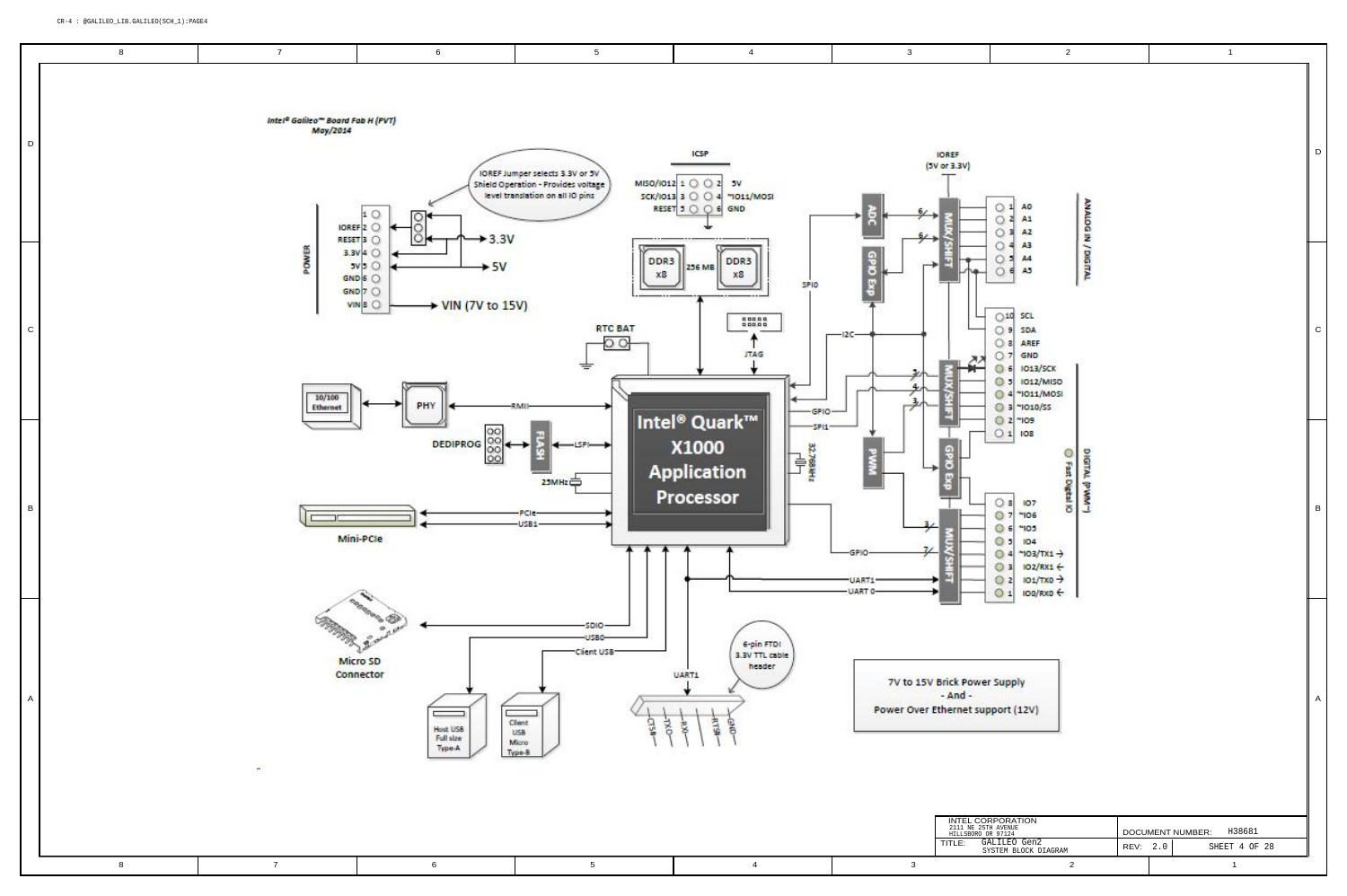<span id="page-4-7"></span><span id="page-4-6"></span><span id="page-4-5"></span><span id="page-4-4"></span><span id="page-4-3"></span><span id="page-4-2"></span><span id="page-4-1"></span><span id="page-4-0"></span>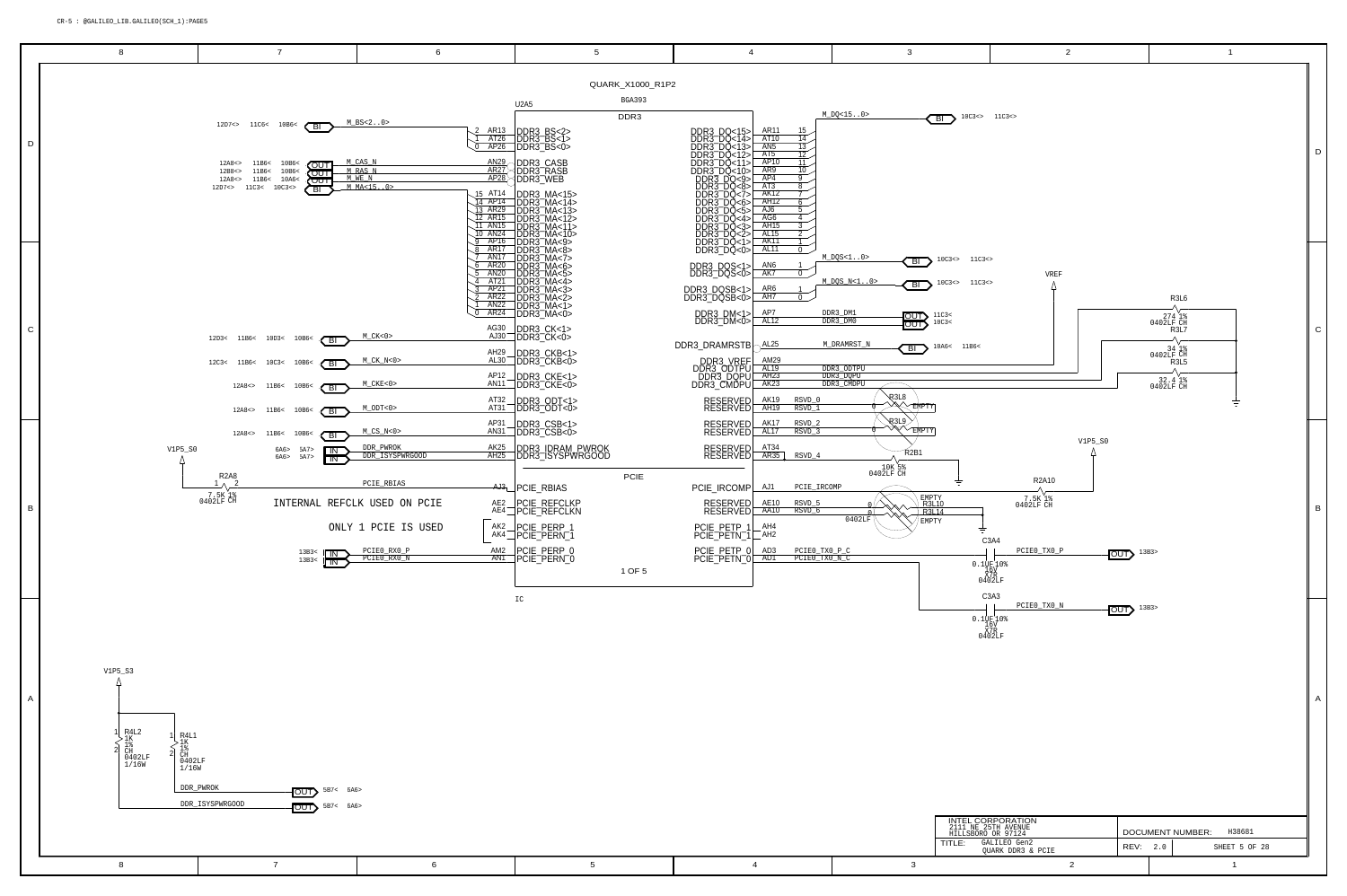<span id="page-5-9"></span><span id="page-5-3"></span><span id="page-5-1"></span>

<span id="page-5-8"></span><span id="page-5-7"></span><span id="page-5-6"></span><span id="page-5-5"></span><span id="page-5-4"></span><span id="page-5-2"></span><span id="page-5-0"></span>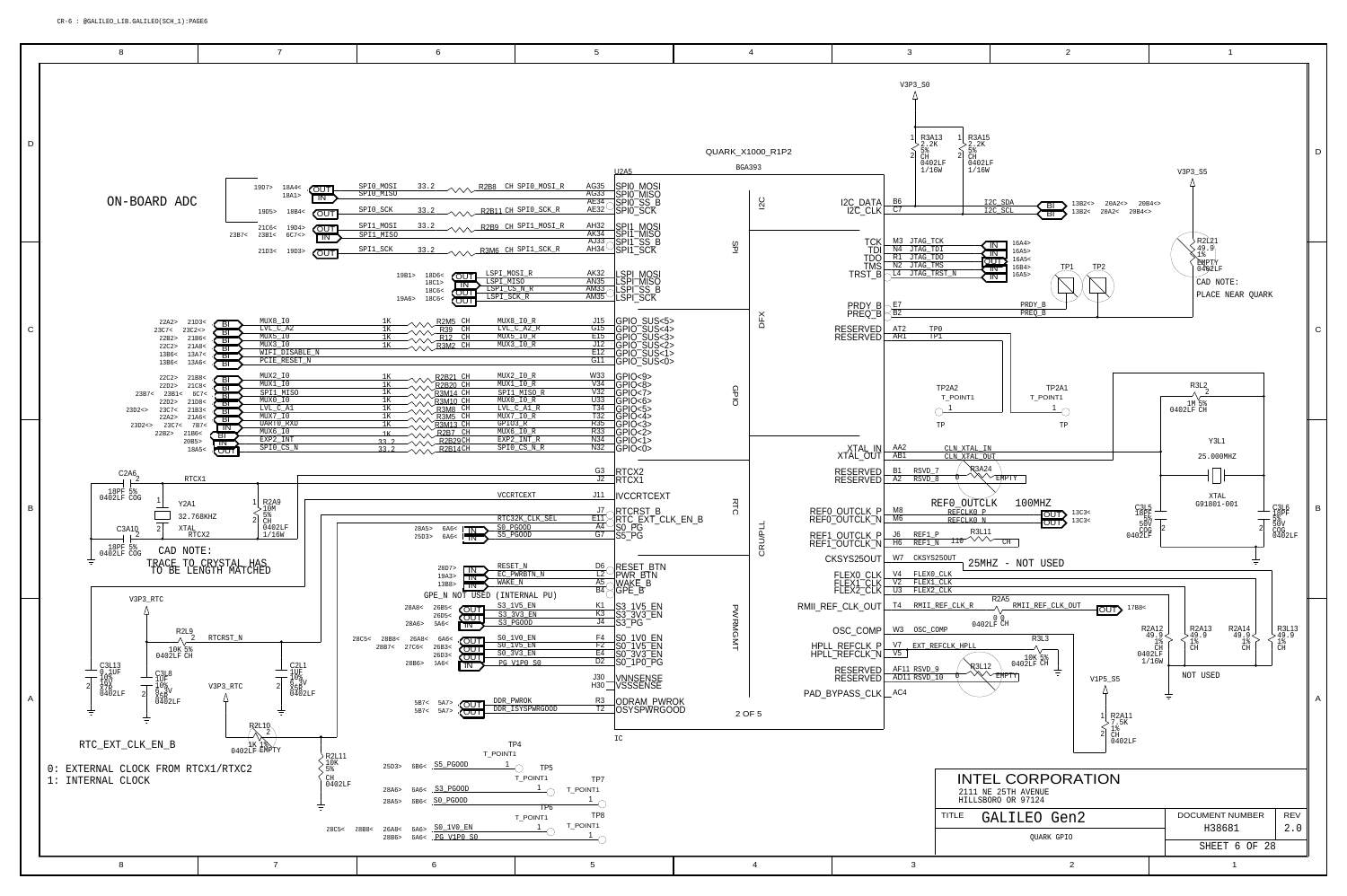<span id="page-6-10"></span><span id="page-6-9"></span><span id="page-6-6"></span><span id="page-6-5"></span><span id="page-6-3"></span><span id="page-6-2"></span><span id="page-6-1"></span>

<span id="page-6-4"></span><span id="page-6-0"></span>

<span id="page-6-8"></span><span id="page-6-7"></span>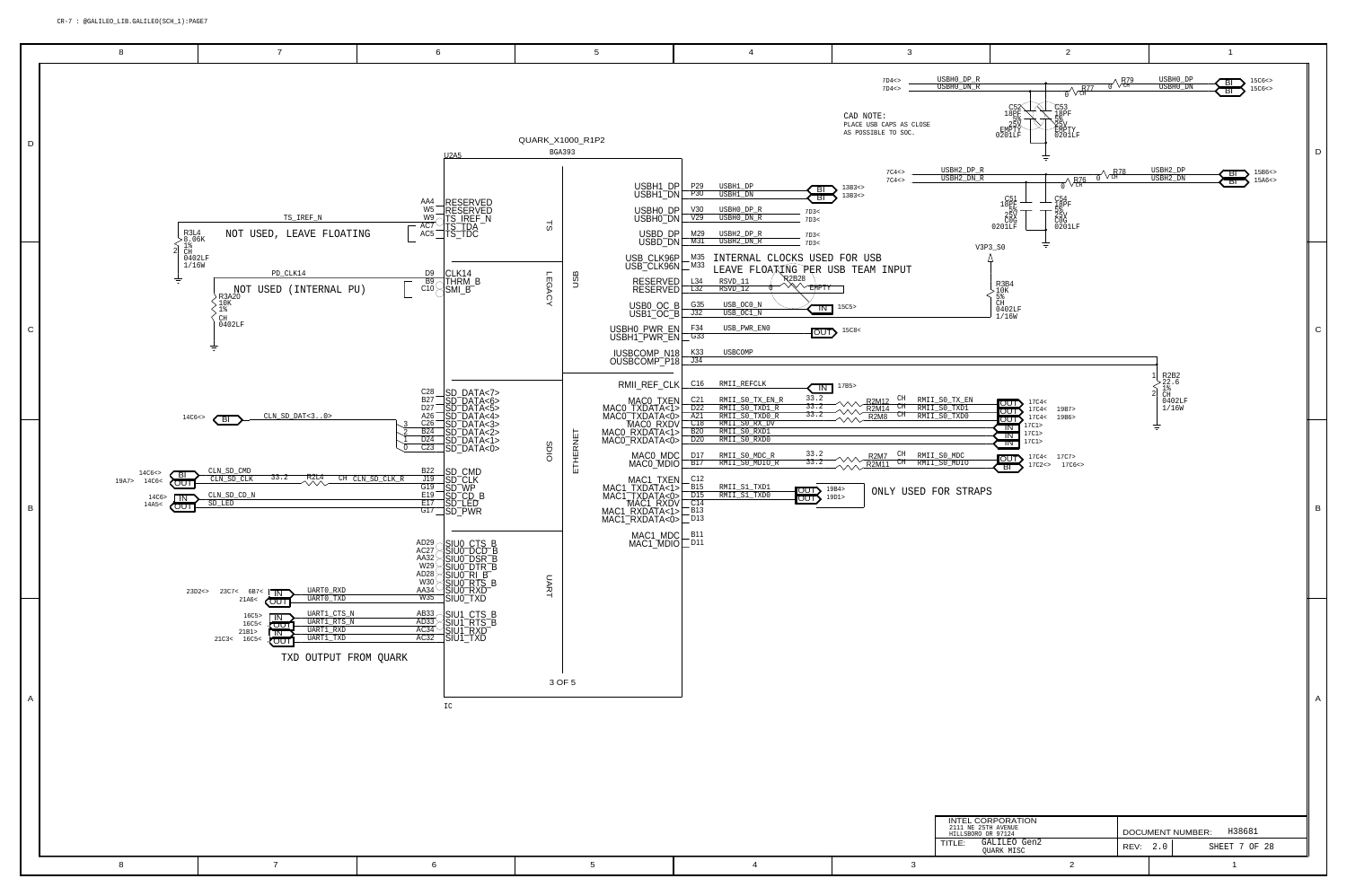CR-8 : @GALILEO\_LIB.GALILEO(SCH\_1):PAGE8

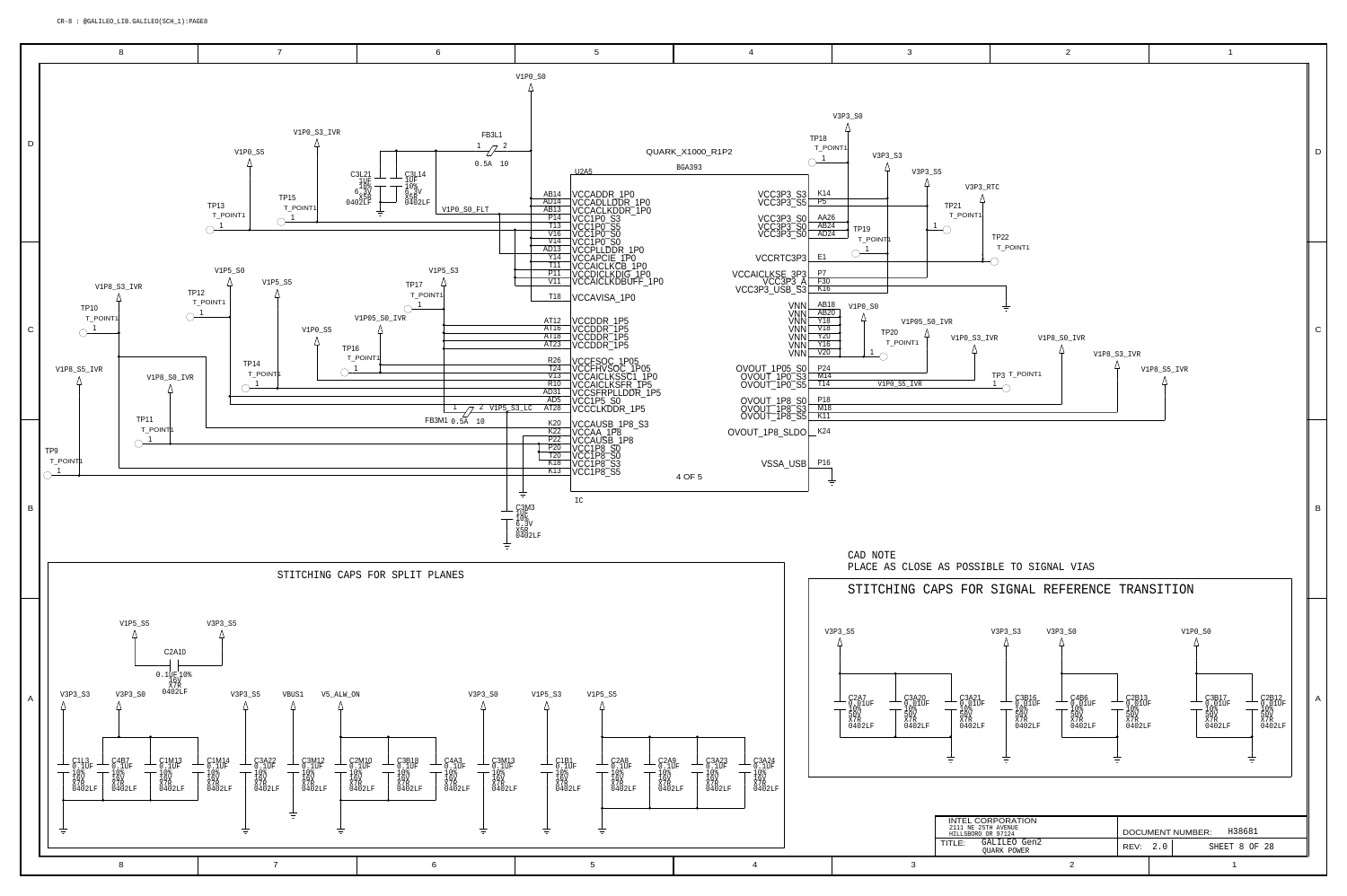IC

|                               | <b>BGA393</b> |
|-------------------------------|---------------|
| U <sub>2</sub> A <sub>5</sub> |               |

| A7                                   |                                  |        |                                                                                                                                                                                                                                      | AP23                               |
|--------------------------------------|----------------------------------|--------|--------------------------------------------------------------------------------------------------------------------------------------------------------------------------------------------------------------------------------------|------------------------------------|
| A10                                  |                                  |        |                                                                                                                                                                                                                                      | AP33                               |
| A12                                  |                                  |        |                                                                                                                                                                                                                                      | ĀT7                                |
| A14                                  |                                  |        |                                                                                                                                                                                                                                      | <b>AN27</b>                        |
| A16                                  |                                  |        |                                                                                                                                                                                                                                      | AP18                               |
| A18<br>A23                           |                                  |        |                                                                                                                                                                                                                                      | F <sub>6</sub>                     |
|                                      |                                  |        |                                                                                                                                                                                                                                      | H <sub>17</sub>                    |
| $\overline{A31}$                     |                                  |        |                                                                                                                                                                                                                                      | <b>B</b> 33                        |
| AB <sub>3</sub>                      |                                  |        |                                                                                                                                                                                                                                      | D <sub>5</sub>                     |
|                                      |                                  |        |                                                                                                                                                                                                                                      | U1                                 |
| AB11<br>AB16                         |                                  |        |                                                                                                                                                                                                                                      | $\overline{\overline{v}}$ 27       |
|                                      |                                  |        |                                                                                                                                                                                                                                      |                                    |
| AD <sub>35</sub>                     |                                  |        |                                                                                                                                                                                                                                      | G1                                 |
| AB35                                 |                                  |        |                                                                                                                                                                                                                                      | G12                                |
| AC2<br>AC9                           |                                  |        |                                                                                                                                                                                                                                      | $\frac{125}{K35}$                  |
|                                      |                                  |        |                                                                                                                                                                                                                                      |                                    |
| AC29<br>AC30<br>AD18                 |                                  |        |                                                                                                                                                                                                                                      | M1                                 |
|                                      |                                  |        |                                                                                                                                                                                                                                      | M11                                |
|                                      |                                  |        |                                                                                                                                                                                                                                      | $\overline{\mathsf{M}5}$           |
|                                      |                                  |        |                                                                                                                                                                                                                                      |                                    |
| AD <sub>6</sub>                      |                                  |        |                                                                                                                                                                                                                                      | M16                                |
| AD <sub>8</sub>                      |                                  |        |                                                                                                                                                                                                                                      |                                    |
| AD <sub>16</sub>                     |                                  |        |                                                                                                                                                                                                                                      | M <sub>13</sub><br>M <sub>22</sub> |
| <b>AN13</b>                          |                                  |        |                                                                                                                                                                                                                                      | $\underline{\overline{M28}}$       |
| AE <sub>26</sub>                     |                                  |        |                                                                                                                                                                                                                                      | $\overline{P}9$                    |
| AF13                                 |                                  |        |                                                                                                                                                                                                                                      | AD <sub>20</sub>                   |
| AF <sub>22</sub>                     |                                  |        |                                                                                                                                                                                                                                      | <br>P13                            |
|                                      |                                  |        |                                                                                                                                                                                                                                      |                                    |
| AF <sub>24</sub><br>AF <sub>24</sub> |                                  |        |                                                                                                                                                                                                                                      | <u></u><br>P27<br>Y22              |
|                                      |                                  |        |                                                                                                                                                                                                                                      |                                    |
| AG <sub>3</sub>                      |                                  |        |                                                                                                                                                                                                                                      | T16                                |
| AH11                                 |                                  |        |                                                                                                                                                                                                                                      | T22<br>U35                         |
| AH17                                 |                                  |        |                                                                                                                                                                                                                                      |                                    |
| <b>AK15</b>                          |                                  |        |                                                                                                                                                                                                                                      | $\overline{\vee}$ 9                |
| AJ35                                 |                                  |        |                                                                                                                                                                                                                                      | <br>V22                            |
|                                      |                                  |        |                                                                                                                                                                                                                                      | $\overline{W}$ 1                   |
| <b>AK29</b><br>AF20                  |                                  |        |                                                                                                                                                                                                                                      | W27                                |
|                                      |                                  |        |                                                                                                                                                                                                                                      |                                    |
| AL6                                  |                                  |        |                                                                                                                                                                                                                                      | Y11                                |
| $\overline{AL23}$                    |                                  |        |                                                                                                                                                                                                                                      | $\overline{Y13}$                   |
| AM1                                  |                                  |        |                                                                                                                                                                                                                                      | AP <sub>2</sub>                    |
| AM4                                  |                                  |        |                                                                                                                                                                                                                                      | $\overline{C}$ 1                   |
| AM7                                  |                                  |        |                                                                                                                                                                                                                                      | A28                                |
| AM32                                 |                                  |        |                                                                                                                                                                                                                                      | A34                                |
| AN <sub>9</sub>                      |                                  |        |                                                                                                                                                                                                                                      | $\frac{125}{C35}$                  |
| E32                                  |                                  |        |                                                                                                                                                                                                                                      |                                    |
| D <sub>33</sub>                      |                                  |        |                                                                                                                                                                                                                                      | E35                                |
|                                      |                                  |        |                                                                                                                                                                                                                                      |                                    |
| D31                                  |                                  |        |                                                                                                                                                                                                                                      | <b>B31</b>                         |
| D <sub>29</sub>                      |                                  |        |                                                                                                                                                                                                                                      | B35<br>A32                         |
| $\frac{22}{532}$                     |                                  |        | NS CONSTRUCT COMMISSION CONSTRUCT COMMISSION CONSTRUCTOR CONSTRUCTOR CONSTRUCTOR CONSTRUCTOR CONSTRUCTOR CONST<br>CONSTRUCTOR CONSTRUCTOR CONSTRUCTOR CONSTRUCTOR CONSTRUCTOR CONSTRUCTOR CONSTRUCTOR CONSTRUCTOR CONSTRUCTOR CO<br> |                                    |
|                                      |                                  |        |                                                                                                                                                                                                                                      |                                    |
| M26                                  |                                  |        |                                                                                                                                                                                                                                      | AD22                               |
| E25                                  |                                  |        |                                                                                                                                                                                                                                      | AF14                               |
| J23                                  |                                  |        |                                                                                                                                                                                                                                      | AB22                               |
| M24                                  |                                  |        |                                                                                                                                                                                                                                      | V <sub>24</sub>                    |
| Y24                                  |                                  |        |                                                                                                                                                                                                                                      | E23                                |
|                                      |                                  |        |                                                                                                                                                                                                                                      |                                    |
| G25                                  | NC<br>NC<br>NC<br>NC<br>NC<br>NC |        |                                                                                                                                                                                                                                      | G29                                |
| AF16                                 | ΝÇ                               |        |                                                                                                                                                                                                                                      | AF18                               |
|                                      |                                  |        |                                                                                                                                                                                                                                      | J29                                |
| G23<br>M20                           | NČ<br>NČ                         |        | NC<br>NOCOCO<br>NOCOCOCO<br>NOCOCOCO                                                                                                                                                                                                 | E29                                |
|                                      |                                  |        |                                                                                                                                                                                                                                      |                                    |
|                                      |                                  | 5 OF 5 |                                                                                                                                                                                                                                      |                                    |
|                                      |                                  |        |                                                                                                                                                                                                                                      |                                    |

| INTEL CORPORATION<br>2111 NE 25TH AVENUE<br>HILLSBORO OR 97124 |          | H38681<br>DOCUMENT NUMBER: |
|----------------------------------------------------------------|----------|----------------------------|
| GALILEO Gen2<br>TI F <sup>.</sup><br>OUARK DECOUPLING          | REV: 2.0 | SHEET 9 OF 28              |
|                                                                |          |                            |

D

A

C



B

QUARK\_X1000\_R1P2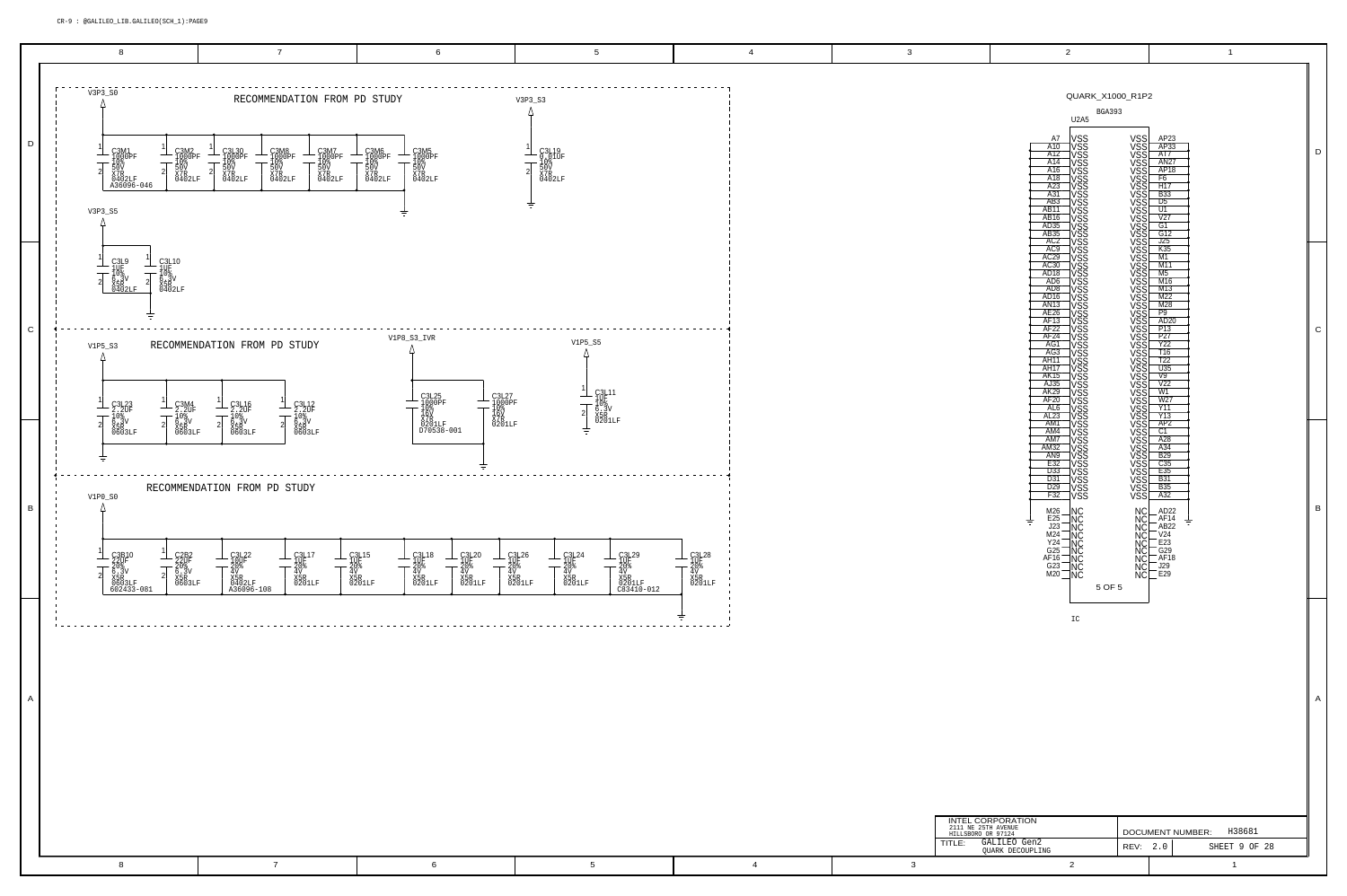<span id="page-9-3"></span><span id="page-9-1"></span>

| $C7 \leq 10$<br>$\mathbf{1}$<br>$\begin{array}{l} \text{C4M1} \\ \text{1PF} \\ \text{25PF} \\ \text{50V} \\ \text{COG} \\ \text{0402LF} \end{array}$<br>$\overline{2}$<br>$M$ <sub><math>CK</math></sub> $N<0$<br>C7 < ><br>$\overline{\Box N}$<br>$\mathsf{C}$<br>11C3 < 12D7 < ><br>B<br>RINT COMPATIBILITY WITH<br>ND 4GBIT (512MBIT X8) DEVICES<br>Α<br>INTEL CORPORATION<br>2111 NE 25TH AVENUE<br>HILLSBORO OR 97124<br>DOCUMENT NUMBER: H38681<br>TLE:<br>GALILEO Gen2<br>REV:<br>SHEET 10 OF 28<br>2.0<br>SDRAM 1<br>$\overline{2}$<br>$\mathbf{1}$ | $M_C$ CK<0> |  | D |
|-------------------------------------------------------------------------------------------------------------------------------------------------------------------------------------------------------------------------------------------------------------------------------------------------------------------------------------------------------------------------------------------------------------------------------------------------------------------------------------------------------------------------------------------------------------|-------------|--|---|
|                                                                                                                                                                                                                                                                                                                                                                                                                                                                                                                                                             |             |  |   |
|                                                                                                                                                                                                                                                                                                                                                                                                                                                                                                                                                             |             |  |   |
|                                                                                                                                                                                                                                                                                                                                                                                                                                                                                                                                                             |             |  |   |
|                                                                                                                                                                                                                                                                                                                                                                                                                                                                                                                                                             |             |  |   |
|                                                                                                                                                                                                                                                                                                                                                                                                                                                                                                                                                             |             |  |   |
|                                                                                                                                                                                                                                                                                                                                                                                                                                                                                                                                                             |             |  |   |

|--|--|--|

<span id="page-9-2"></span><span id="page-9-0"></span>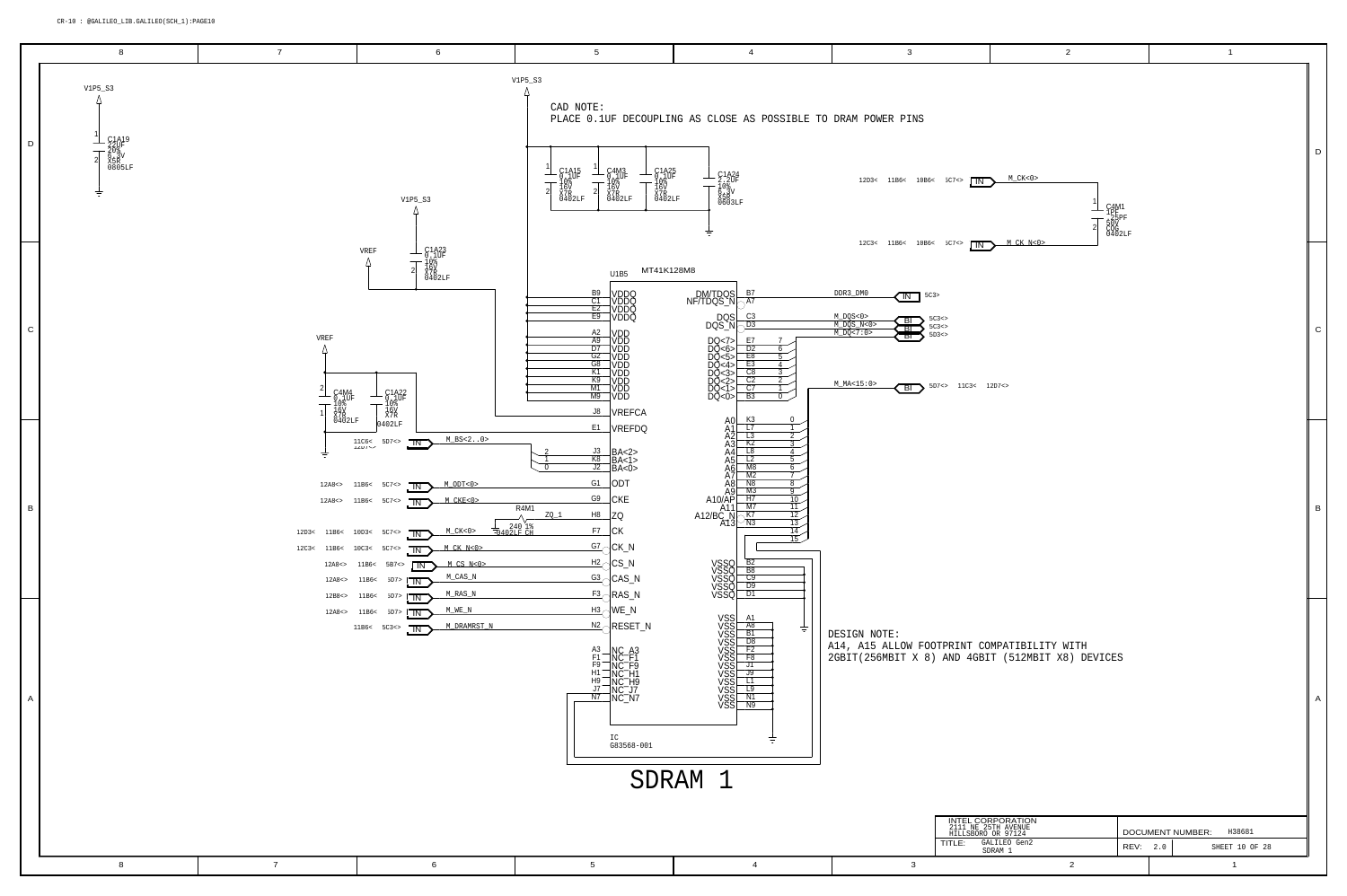## CR-11 : @GALILEO\_LIB.GALILEO(SCH\_1):PAGE11

<span id="page-10-0"></span>

|              | 8 | $\overline{7}$ | 6                                                                                                                                                                                                                                                                                                                                                                                                                                                  | $5\overline{)}$                                                                                                                                                                                                                                                                                                | $\overline{4}$                                                                                                                                                                                                                                                                                                                                                                                                                                                                                                                                              | $\mathbf{3}$                                                                                                                                                                                                                                                                                                                                                                                                                                                                                                                                                                         | $\overline{2}$                                                                                        | $\overline{1}$                            |   |
|--------------|---|----------------|----------------------------------------------------------------------------------------------------------------------------------------------------------------------------------------------------------------------------------------------------------------------------------------------------------------------------------------------------------------------------------------------------------------------------------------------------|----------------------------------------------------------------------------------------------------------------------------------------------------------------------------------------------------------------------------------------------------------------------------------------------------------------|-------------------------------------------------------------------------------------------------------------------------------------------------------------------------------------------------------------------------------------------------------------------------------------------------------------------------------------------------------------------------------------------------------------------------------------------------------------------------------------------------------------------------------------------------------------|--------------------------------------------------------------------------------------------------------------------------------------------------------------------------------------------------------------------------------------------------------------------------------------------------------------------------------------------------------------------------------------------------------------------------------------------------------------------------------------------------------------------------------------------------------------------------------------|-------------------------------------------------------------------------------------------------------|-------------------------------------------|---|
| D            |   |                | V1P5_S3<br>VREF<br>Λ<br>$\begin{array}{r} \begin{array}{c} \begin{matrix} 0 \\ 0.1 \end{matrix} \\ \begin{matrix} 0 \\ 1 \end{matrix} \\ \begin{matrix} 0 \\ 1 \end{matrix} \\ \begin{matrix} 0 \\ 1 \end{matrix} \\ \begin{matrix} 0 \\ 0 \\ 1 \end{matrix} \\ \begin{matrix} 0 \\ 0 \\ 4 \end{matrix} \end{array} \end{array}$                                                                                                                   | $V1P5_S3$<br>- <b>C4M2</b><br>- 10%<br>- 10%<br>16V<br>X7R<br>0402LF<br>$\frac{C1A16}{9.1UE}$<br>$\overline{\phantom{a}}$<br>$\top$<br>┯<br>$_{0402LF}^{\text{X/R}}$<br>MT41K128M8                                                                                                                             | CAD:<br>PLACE 0.1UF DECOUPLING AS CLOSE AS POSSIBLE TO DRAM PINS<br>$\begin{array}{r} - \rm \, C1A14\ -\ 2\, \, 2 \, UF\ -\ 1\, 0\ \, 8\, \, V\ 5\, R\ \, X5R\ 0\, 6\, 0\, 3\, LF \end{array}$<br>$C4L3$<br>$0.1UF$<br>16ỷ<br>X7R<br>0402LF                                                                                                                                                                                                                                                                                                                 |                                                                                                                                                                                                                                                                                                                                                                                                                                                                                                                                                                                      |                                                                                                       |                                           |   |
| $\circ$      |   |                | VREF<br>- <b>C1A20</b><br>- 0,1UF<br>- 10%<br>- 16V<br>X7R<br>$C1A13$<br>$0.10F$<br>$10$ <sup>8</sup><br>$\top$<br>16V<br>X7R<br>0402LF<br>0402LF<br>$M_BSS < 2.0$<br>$12D7 \le 10B6 \le 5D7 \le \blacksquare N$                                                                                                                                                                                                                                   | <b>U1A1</b><br>B <sub>9</sub><br>C1 VDDQ<br><u>E2</u> VDDQ<br>E9 VDDQ<br>A2 VDD<br>A9 VDD<br>D7 VDD<br>G2 VDD<br>G8 VDD<br>K1 VDD<br>K4 VDD<br>M4 VDD<br>$\frac{100}{M9}$ VDD<br>J8 VREFCA<br>E1 VREFDQ                                                                                                        | DM/TDQS B7<br>NF/TDQS_N <sub>O</sub> A7<br>$DQS \frac{CS}{C^3}$<br>00<br>DOC6> <u>D2</u><br>DOC6> E8<br>DOC6> E8<br>DOC3> C8<br>DOC2> C7<br>DOC1> C7<br>DOC1> B3<br>10<br>$\frac{K3}{L7}$                                                                                                                                                                                                                                                                                                                                                                   | $\frac{\texttt{DDR3\_DM1}}{\texttt{M\_DQS} < 1>}$<br>$5C3>$ , $5C3>>$<br>$\begin{tabular}{ c c } \hline & \multicolumn{1}{ }{\textbf{IN}} & \multicolumn{1}{ }{\textbf{5C3>}}\\ \hline \multicolumn{1}{ }{\textbf{BI}} & \multicolumn{1}{ }{\textbf{5C3*>}}\\ \hline \multicolumn{1}{ }{\textbf{BI}} & \multicolumn{1}{ }{\textbf{5C3*>}}\\ \hline \multicolumn{1}{ }{\textbf{BI}} & \multicolumn{1}{ }{\textbf{5C3*>}}\\ \hline \end{tabular}$<br>$M_DQS_N<1>$<br>$M_DQ < 15:8>$<br>$\left(\overline{\mathsf{B}}\right)$ 5D3<><br>$M_MA < 15:0>$<br>$\sqrt{IN}$ 5D7<> 10C3<> 12D7<> |                                                                                                       |                                           | C |
| $\vert$ B    |   |                | 12A8<> 10B6< 5C7<> $\overline{IN}$ M ODT<0><br>$12A8 \rightarrow 10B6 \leftarrow 5C7 \rightarrow \blacksquare$ M_CKE<0><br>专<br>12D3< 10D3< 10B6< 5C7<> $\overline{IN}$ M_CK<0><br>12C3< 10C3< 10B6< 5C7<> $\overline{IN}$ M_CK_N<02<br>12A8<> 10B6< 5B7<> $\overline{\text{IN}}$ M_CS_N<0><br>12A8<> 10B6< 5D7> $\overline{IN}$ M_CAS_N<br>$12B8 \leftarrow 10B6 \leftarrow 5D7 > \boxed{IN}$ M_RAS_N<br>12A8<> 10A6< 5D7> $\overline{IN}$ M_WE_N | $\begin{array}{c c}\nJ3 & BA < 2 > \\ \hline\nKB & BA < 1 > \\ J2 & BA < 0>\n\end{array}$<br>$\frac{G1}{2}$ ODT<br>$G9$ CKE<br>R4L19<br>$ZQ_2$<br>$H8$ ZQ<br>240 1%<br>0402LF CH<br>$F7$ CK<br>$G7$ CK_N<br>$H2$ CS_N<br>$\frac{G3}{G}$ CAS_N<br>$F_3$ <sub>C</sub> RAS_N<br>$\frac{\text{H3}}{\text{M}}$ WE_N | $\begin{array}{r} \text{A1} \quad \begin{array}{r} \text{L1} \quad \text{L2} \quad \text{L3} \quad \text{L4} \quad \text{L5} \quad \text{L3} \quad \text{L4} \quad \text{L5} \quad \text{L2} \quad \text{L4} \quad \text{L5} \quad \text{L5} \quad \text{A} \quad \text{L6} \quad \text{L2} \quad \text{A} \quad \text{A} \quad \text{L5} \quad \text{A} \quad \text{A} \quad \text{R3} \quad \text{N8} \quad \text{R4} \quad \text{A} \quad \text{A} \quad \text{A}$<br>13<br>$\overline{14}$<br>15<br>VSSQ B2<br>VSSQ B8<br>VSSQ C9<br>VSSQ D9<br>VSSQ D1 | DESIGN NOTE:<br>A14, A15 ALLOW FOOTPRINT COMPATIBILITY WITH<br>2GBIT(256MBIT X 8) AND 4GBIT (512MBIT X8) DEVICES                                                                                                                                                                                                                                                                                                                                                                                                                                                                     |                                                                                                       |                                           | В |
| $\mathsf{A}$ |   |                | $10A6 < 5C3 \Leftrightarrow \blacksquare N \blacksquare \text{DRAMRST_N}$                                                                                                                                                                                                                                                                                                                                                                          | $N2$ RESET_N<br>A3<br>F1<br>F9<br>INC_F4<br>F9<br>INC_H9<br>IT_<br>NC_H9<br><u>J7</u><br>NC_J7<br>NC_N7<br>NC_N7<br>IC<br>G83568-001                                                                                                                                                                           | VSS A1<br>VSS A8<br>VSS B1<br>VSS P2<br>VSS F2<br>VSS F8<br>吉<br>všš[<br>všš[<br>$\overline{N9}$<br>$SDRAM$ $\overline{2}$                                                                                                                                                                                                                                                                                                                                                                                                                                  |                                                                                                                                                                                                                                                                                                                                                                                                                                                                                                                                                                                      |                                                                                                       |                                           |   |
|              |   |                |                                                                                                                                                                                                                                                                                                                                                                                                                                                    |                                                                                                                                                                                                                                                                                                                |                                                                                                                                                                                                                                                                                                                                                                                                                                                                                                                                                             | TITLE:                                                                                                                                                                                                                                                                                                                                                                                                                                                                                                                                                                               | INTEL CORPORATION<br>2111 NE 25TH AVENUE<br>HILLSBORO OR 97124<br>GALILEO Gen2<br>SDRAM 2<br>REV: 2.0 | DOCUMENT NUMBER: H38681<br>SHEET 11 OF 28 |   |
|              | 8 | $\overline{7}$ | 6                                                                                                                                                                                                                                                                                                                                                                                                                                                  | $5\overline{)}$                                                                                                                                                                                                                                                                                                | $\overline{4}$                                                                                                                                                                                                                                                                                                                                                                                                                                                                                                                                              | $\mathbf{3}$                                                                                                                                                                                                                                                                                                                                                                                                                                                                                                                                                                         | $\overline{2}$                                                                                        | $\overline{1}$                            |   |

<span id="page-10-2"></span><span id="page-10-1"></span>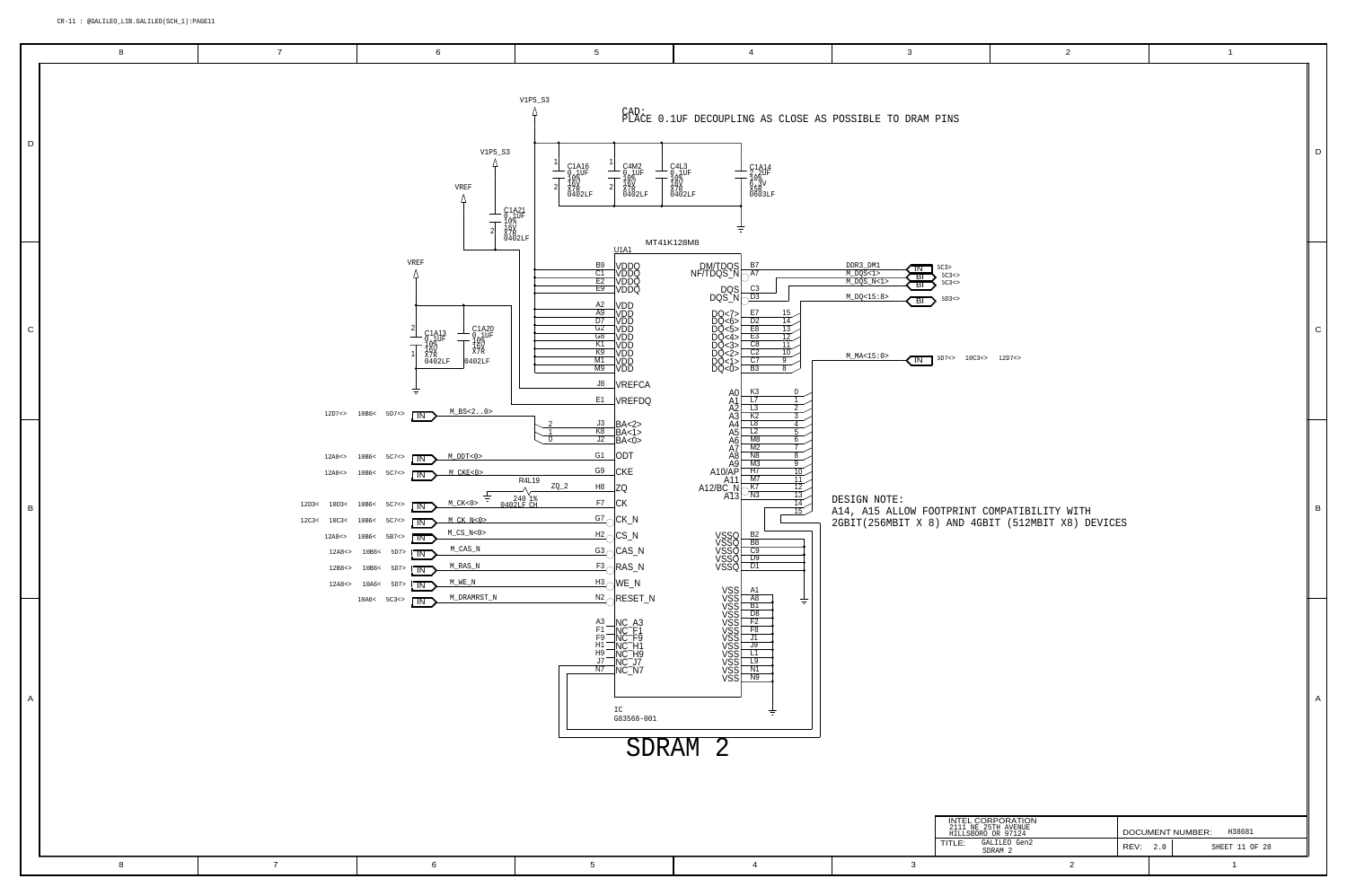2111 NE 25TH AVENUE HILLSBORO OR 97124 TITLE:

| INTEL CORPORATION<br>2111 NE 25TH AVENUE<br>HILLSBORO OR 97124 | H38681<br>DOCUMENT NUMBER: |  |                |  |
|----------------------------------------------------------------|----------------------------|--|----------------|--|
| GALILEO Gen2<br>TI F <sup>.</sup><br>SDRAM TERMINATION         | REV: 2.0                   |  | SHEET 12 OF 28 |  |
|                                                                |                            |  |                |  |

D

<span id="page-11-2"></span><span id="page-11-1"></span>

A

<span id="page-11-0"></span>

<span id="page-11-4"></span><span id="page-11-3"></span>

C

B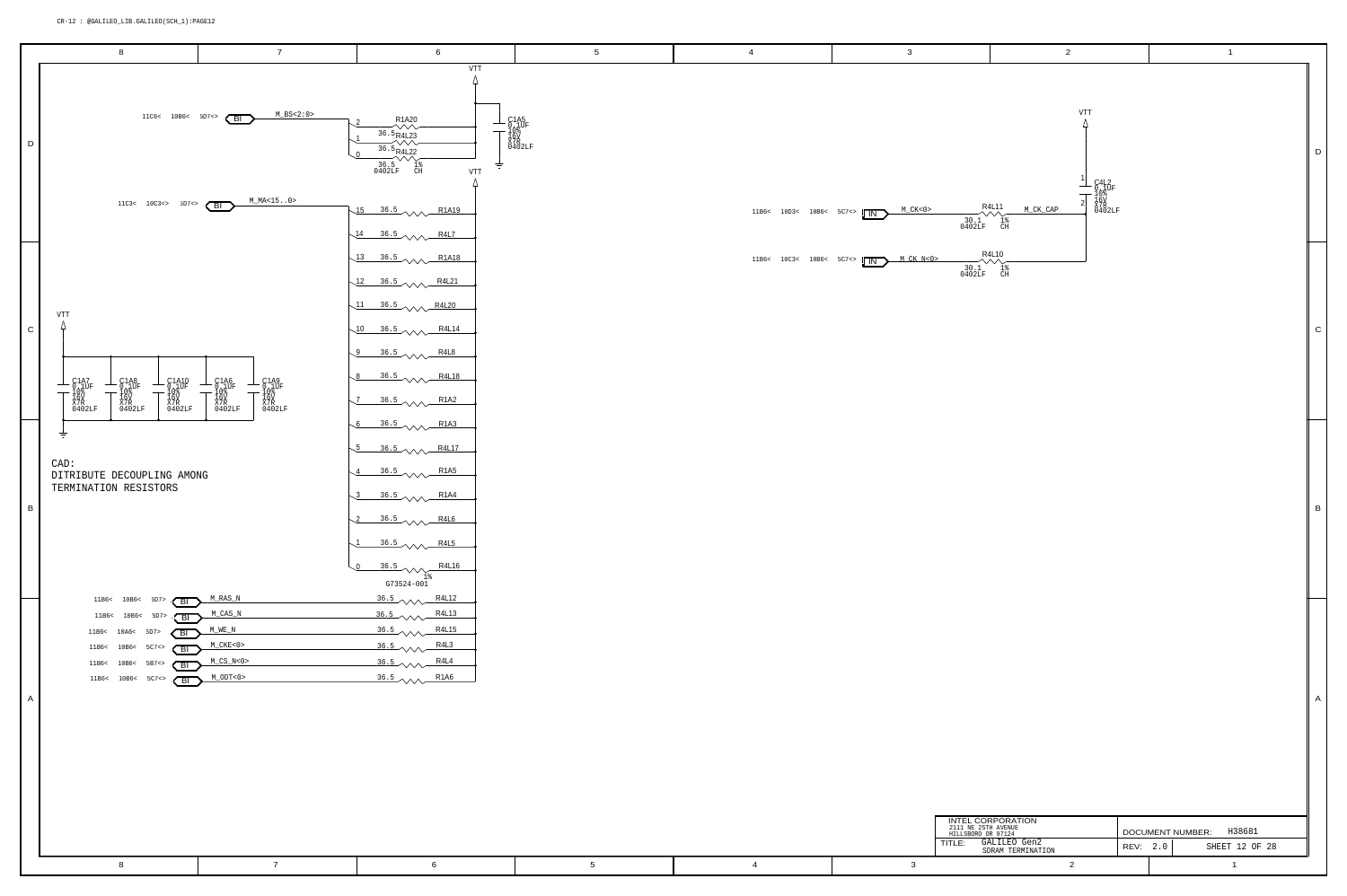<span id="page-12-3"></span><span id="page-12-1"></span><span id="page-12-0"></span>

|                                                                                | $\mathbf 2$                                                     |                                                                                    |      |           |                         | $\mathbf{1}$   |              |
|--------------------------------------------------------------------------------|-----------------------------------------------------------------|------------------------------------------------------------------------------------|------|-----------|-------------------------|----------------|--------------|
|                                                                                |                                                                 |                                                                                    |      |           |                         |                | D            |
| IN<br>™                                                                        | 6B2><br>6B2><br>TENSION OF SIM)                                 |                                                                                    |      |           |                         |                | $\mathsf C$  |
| <u>OUT</u><br>ण्ण<br>ΙN<br>ℼ<br>ы<br>ΒГ<br>$\mathbf{0}$<br><del>ř em</del> pty | 5B2><br>5A2<br>$5B7<$<br>5B7<<br>$7D3$ <><br>$\sum_{7D3\leq 5}$ | 6D2<> 20A2<> 20B4<><br>BI<br>$6D2 \leftarrow 20A2 \leftarrow 20B4 \leftarrow$<br>™ |      |           |                         |                | $\, {\bf B}$ |
|                                                                                |                                                                 |                                                                                    |      |           |                         |                | Α            |
|                                                                                | INTEL CORPORATION                                               |                                                                                    |      |           |                         |                |              |
| 2111 NE 25TH AVENUE<br>HILLSBORO OR 97124<br>TLE:                              | GALILEO Gen2<br>MINI PCIE CONNECTOR                             |                                                                                    | REV: | $2\,.\,0$ | DOCUMENT NUMBER: H38681 | SHEET 13 OF 28 |              |
|                                                                                |                                                                 | $\mathbf 2$                                                                        |      |           |                         | $\mathbf{1}$   |              |
|                                                                                |                                                                 |                                                                                    |      |           |                         |                |              |

<span id="page-12-6"></span><span id="page-12-5"></span><span id="page-12-4"></span><span id="page-12-2"></span>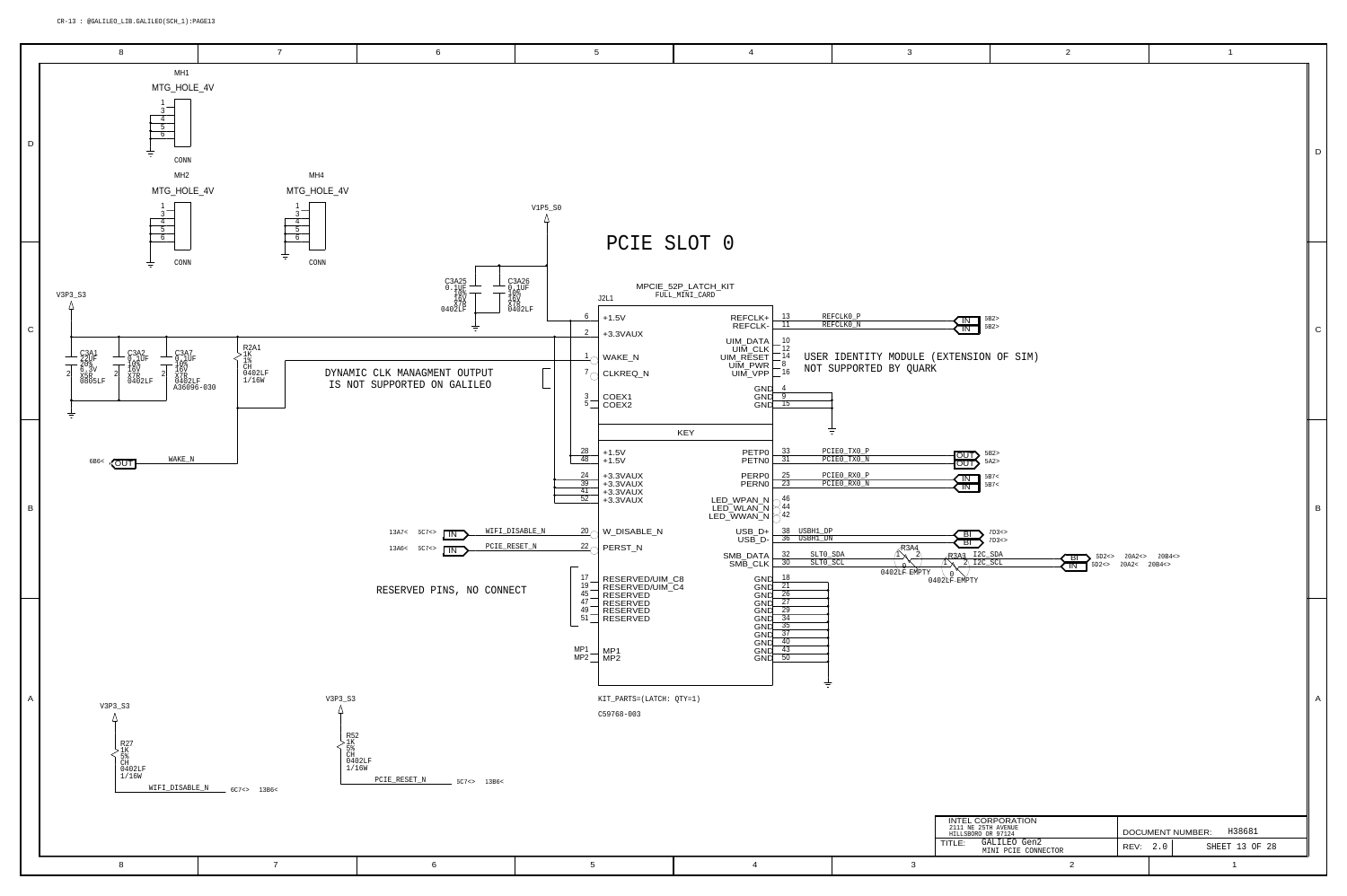## <span id="page-13-1"></span>CR-14 : @GALILEO\_LIB.GALILEO(SCH\_1):PAGE14

|                                                                              | $\mathbf 2$                                                                    |      |     | $\mathbf 1$                    |             |
|------------------------------------------------------------------------------|--------------------------------------------------------------------------------|------|-----|--------------------------------|-------------|
|                                                                              |                                                                                |      |     |                                | D           |
| SD CONNECTOR<br>_SDCARD_8P_PP<br>2<br>pAT3<br>0<br>1<br>D_DET_SW<br>D_DET_SW |                                                                                |      |     |                                | $\mathsf C$ |
| $9 - 001$<br>1230_02<br>2                                                    |                                                                                |      |     |                                | B           |
| CH2<br>╮                                                                     | B <sub>1</sub><br>A1<br>V <sub>N</sub>                                         |      |     |                                | A           |
| TLE:                                                                         | INTEL CORPORATION<br>2111 NE 25TH AVENUE<br>HILLSBORO OR 97124<br>GALILEO Gen2 |      |     | DOCUMENT NUMBER:<br>H38681     |             |
|                                                                              | MICRO SD CONNECTOR<br>$\overline{\mathbf{c}}$                                  | REV: | 2.0 | SHEET 14 OF 28<br>$\mathbf{1}$ |             |
|                                                                              |                                                                                |      |     |                                |             |

<span id="page-13-0"></span>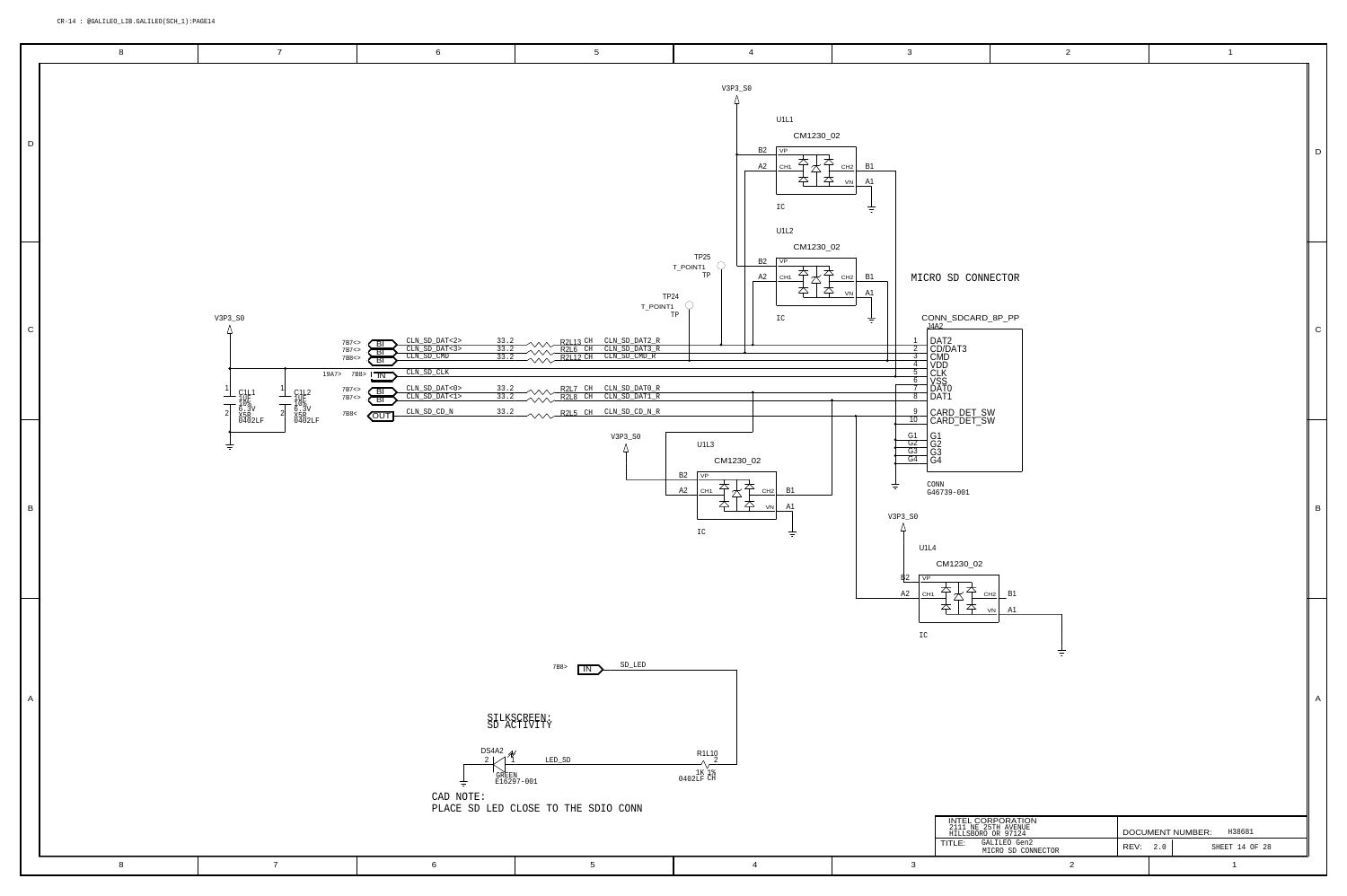<span id="page-14-4"></span><span id="page-14-3"></span><span id="page-14-2"></span><span id="page-14-0"></span>

<span id="page-14-1"></span>

| $\bigcap \mathcal{R}$<br>TITLE<br>⊥⊥ىلAن<br>$---$ |  |  |  |
|---------------------------------------------------|--|--|--|
|                                                   |  |  |  |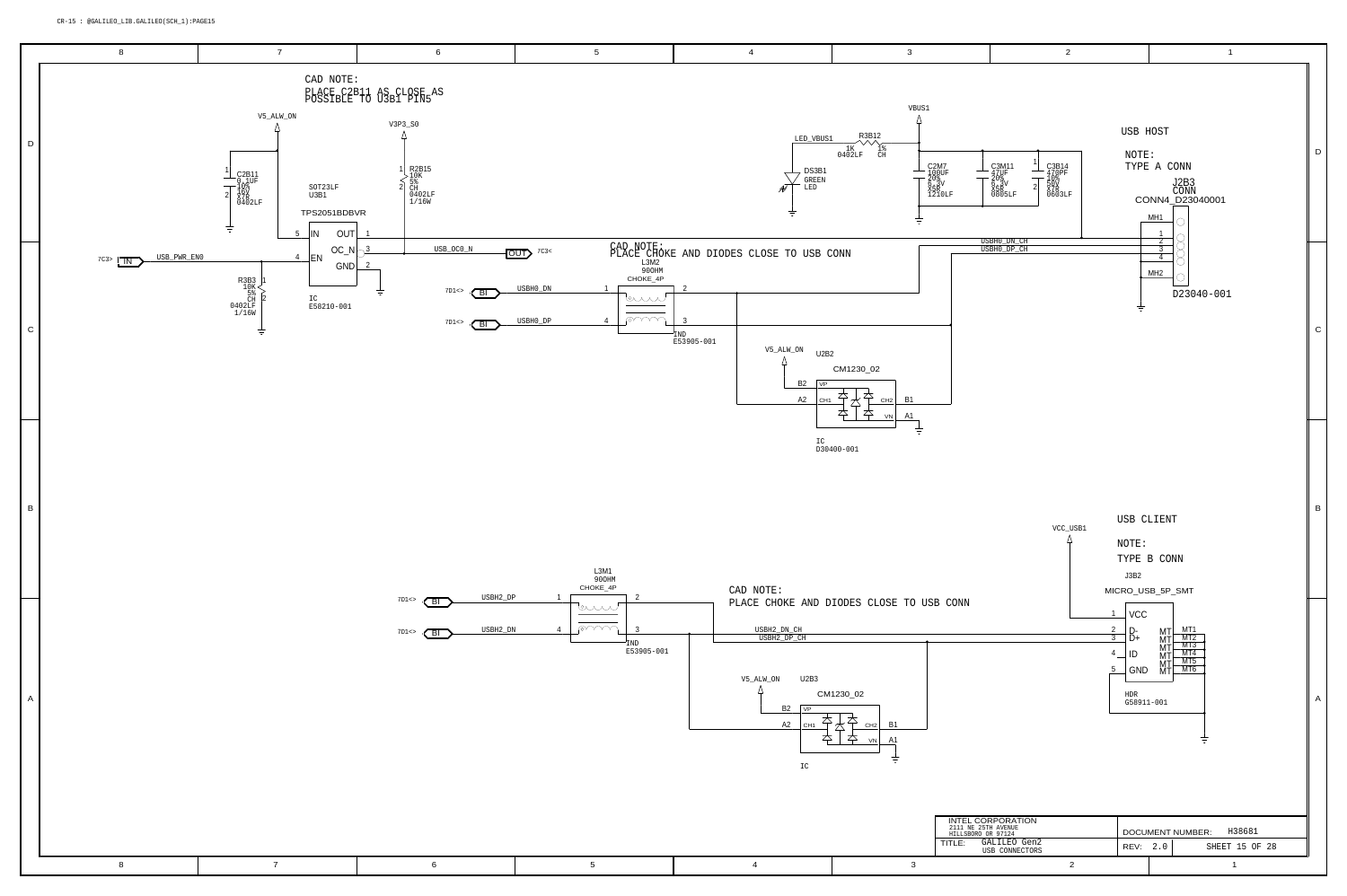## <span id="page-15-3"></span><span id="page-15-2"></span>CR-16 : @GALILEO\_LIB.GALILEO(SCH\_1):PAGE16

<span id="page-15-1"></span><span id="page-15-0"></span>

|           | $\overline{7}$<br>$\,$ 8 $\,$                                                                                                                                                                                                                                                                                                                                                                                                                                                       | $\,6\,$                                                                                                         | $5\phantom{.0}$                                                                                                                                                                                                                                      | $\overline{4}$                                                                                                                                                                                                                                                                                                                                                                                                                                                                                                                                                  | $\mathbf{3}$                                                                                                                                                                                                                                | $\overline{2}$                                                                                                                                                                                    | $\overline{1}$                                                             |                |
|-----------|-------------------------------------------------------------------------------------------------------------------------------------------------------------------------------------------------------------------------------------------------------------------------------------------------------------------------------------------------------------------------------------------------------------------------------------------------------------------------------------|-----------------------------------------------------------------------------------------------------------------|------------------------------------------------------------------------------------------------------------------------------------------------------------------------------------------------------------------------------------------------------|-----------------------------------------------------------------------------------------------------------------------------------------------------------------------------------------------------------------------------------------------------------------------------------------------------------------------------------------------------------------------------------------------------------------------------------------------------------------------------------------------------------------------------------------------------------------|---------------------------------------------------------------------------------------------------------------------------------------------------------------------------------------------------------------------------------------------|---------------------------------------------------------------------------------------------------------------------------------------------------------------------------------------------------|----------------------------------------------------------------------------|----------------|
| D         |                                                                                                                                                                                                                                                                                                                                                                                                                                                                                     |                                                                                                                 | V3P3_S5<br>CR <sub>1</sub>                                                                                                                                                                                                                           | V3P3_S5                                                                                                                                                                                                                                                                                                                                                                                                                                                                                                                                                         |                                                                                                                                                                                                                                             |                                                                                                                                                                                                   |                                                                            | D              |
| ${\bf C}$ |                                                                                                                                                                                                                                                                                                                                                                                                                                                                                     |                                                                                                                 | $\overline{\phantom{0}}$<br>BAT15<br>SOT23C<br>DI0<br>$\texttt{UART1\_RTS\_N}$<br>$\frac{7A}{7}$ $\sqrt{N}$<br>UART1_RXD_MUX<br>UART1_TXD<br>UART1_CTS_N<br>21C3< $\begin{array}{c} \n 21B3 < \\  \hline\n 7A7 > \\  7A7 < \\  \hline\n \end{array}$ | $\begin{array}{c} \begin{array}{c} \text{R81} \\ 22 \text{K} \\ 5\frac{9}{8} \\ \text{CH} \\ 0402 \text{LF} \\ 1/16 \text{W} \end{array} \end{array}$<br>$R_{240}$ $\sqrt{1}$<br>$\begin{array}{r} \text{R42}\, \textcolor{red}{\bigvee_{18}} \\ \text{R44}\, \textcolor{red}{\bigvee_{240}} \, \textcolor{red}{\bigvee_{18}} \\ \textcolor{red}{\,\, 240} \, \textcolor{red}{\bigvee_{18}} \, \textcolor{red}{\,\, 843} \, \textcolor{red}{\bigvee_{18}} \\ \textcolor{red}{\,\, 240} \, \textcolor{red}{\bigvee_{18}} \, \textcolor{red}{\,\, 8} \end{array}$ | UART1_RTS_N_R<br>UART1_RXD_MUX_R<br>UART1_TXD_R<br>UART1_CTS_N_R<br>EMPTY<br>0402LF<br>  1/20W                                                                                                                                              | $\sf J3$<br>1X6HDR<br>$\frac{2}{\sqrt{2}}$<br>$\begin{array}{c}\n3 \\ \hline\n4 \\ \hline\n5 \\ \hline\n6\n\end{array}$<br>${\tt HDR}$                                                            |                                                                            | ${\rm C}$      |
| В         | $\mathtt{V3P3\_S5}$                                                                                                                                                                                                                                                                                                                                                                                                                                                                 | $-R2L1$<br>$-R1L1$<br><b>`EMPT</b><br><b>EMPTY</b><br>2402LF<br>1/16W<br>1/16W                                  |                                                                                                                                                                                                                                                      |                                                                                                                                                                                                                                                                                                                                                                                                                                                                                                                                                                 | ---<br>a sa san<br><b>MINI-JTAG CONNECTOR</b>                                                                                                                                                                                               |                                                                                                                                                                                                   |                                                                            | $\overline{B}$ |
| A         | $V3P3_S5$<br>$\begin{array}{r l} \hline & \frac{12}{20 \text{NN}} & \\ \hline & \text{conp} & \frac{1}{2} \text{ and } \\ \hline & 1 & 2 & 4 \\ \hline & 3 & 3 & 4 \\ \hline & 2 & 4 & \text{JTAG\_TNK} \\ \hline & 3 & 4 & 4 \\ \hline & 6 & \text{JTAG\_TDD} \\ \hline & 7 & \text{JTAG\_TDD} \\ \hline \end{array}$<br>- <b>C4A1</b><br>- 0, 1UF<br>- 10%<br>16V<br>X7R<br>0402LF<br>$\frac{7}{9}$<br>ᅩ<br>10 JTAG_TRST_N<br>$\overline{a}$<br>H32748-001<br>ŧ<br>士<br>CAD NOTE: | R1L2<br>$\frac{18}{18}$<br>$\frac{18}{29402LF}$<br>$-0402LF$<br>$1/16W$<br>士<br>PLACE CONNECTOR ON SOLDER-SIDE. | $R1L5$ $\sqrt{3.74G$ TMS<br>33.21%<br>$R1L7 \tImes$ JTAG_TCK<br>33.21%<br>$\frac{100}{1001}$ $^{6C2>}_{6C2<}$                                                                                                                                        | $\sim 602$<br>$-$ OUT $\triangleright$ 6C2<                                                                                                                                                                                                                                                                                                                                                                                                                                                                                                                     | VCC 1<br>2 TMS<br>$\Box$ $\Box$<br>GND<br>$\Box\quad \Box$<br>4 TCLK<br>-3<br>$\Box$ $\Box$<br>GND<br>6 TDO<br><b>RTCK</b><br>$\Box$ $\Box$<br>8 TDI<br>$7 -$<br>10 RESET<br>GND<br>$\begin{array}{ccc} \square & \square \end{array}$<br>9 |                                                                                                                                                                                                   |                                                                            | $\mathsf{A}$   |
|           | $\bf 8$<br>$\overline{7}$                                                                                                                                                                                                                                                                                                                                                                                                                                                           | $6\phantom{.0}$                                                                                                 | $5\overline{)}$                                                                                                                                                                                                                                      | $\overline{4}$                                                                                                                                                                                                                                                                                                                                                                                                                                                                                                                                                  | TITLE:<br>$\mathbf{3}$                                                                                                                                                                                                                      | $\begin{array}{ll} \textbf{INTER CORPORTION} \\ \textbf{2111 NE} & \textbf{25TH AVENUE} \\ \textbf{HILLSBORO OR} & \textbf{97124} \end{array}$<br>GALILEO Gen2<br>UART 1 & JTAG<br>$\overline{2}$ | H38681<br>DOCUMENT NUMBER:<br>SHEET 16 OF 28<br>REV: 2.0<br>$\overline{1}$ |                |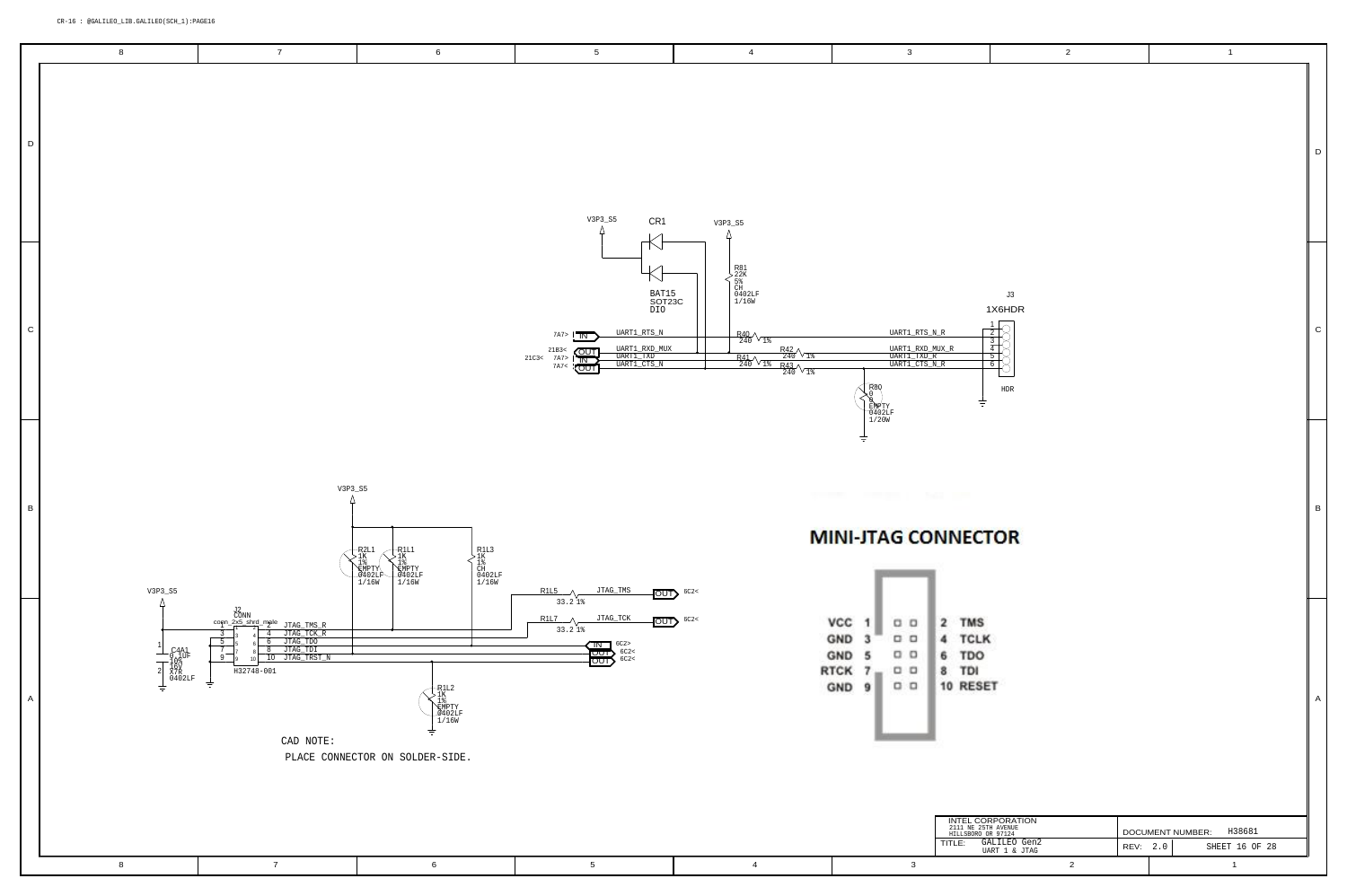

<span id="page-16-14"></span><span id="page-16-13"></span><span id="page-16-12"></span><span id="page-16-11"></span><span id="page-16-10"></span><span id="page-16-9"></span><span id="page-16-8"></span><span id="page-16-7"></span><span id="page-16-6"></span><span id="page-16-5"></span><span id="page-16-4"></span><span id="page-16-3"></span><span id="page-16-2"></span><span id="page-16-1"></span><span id="page-16-0"></span>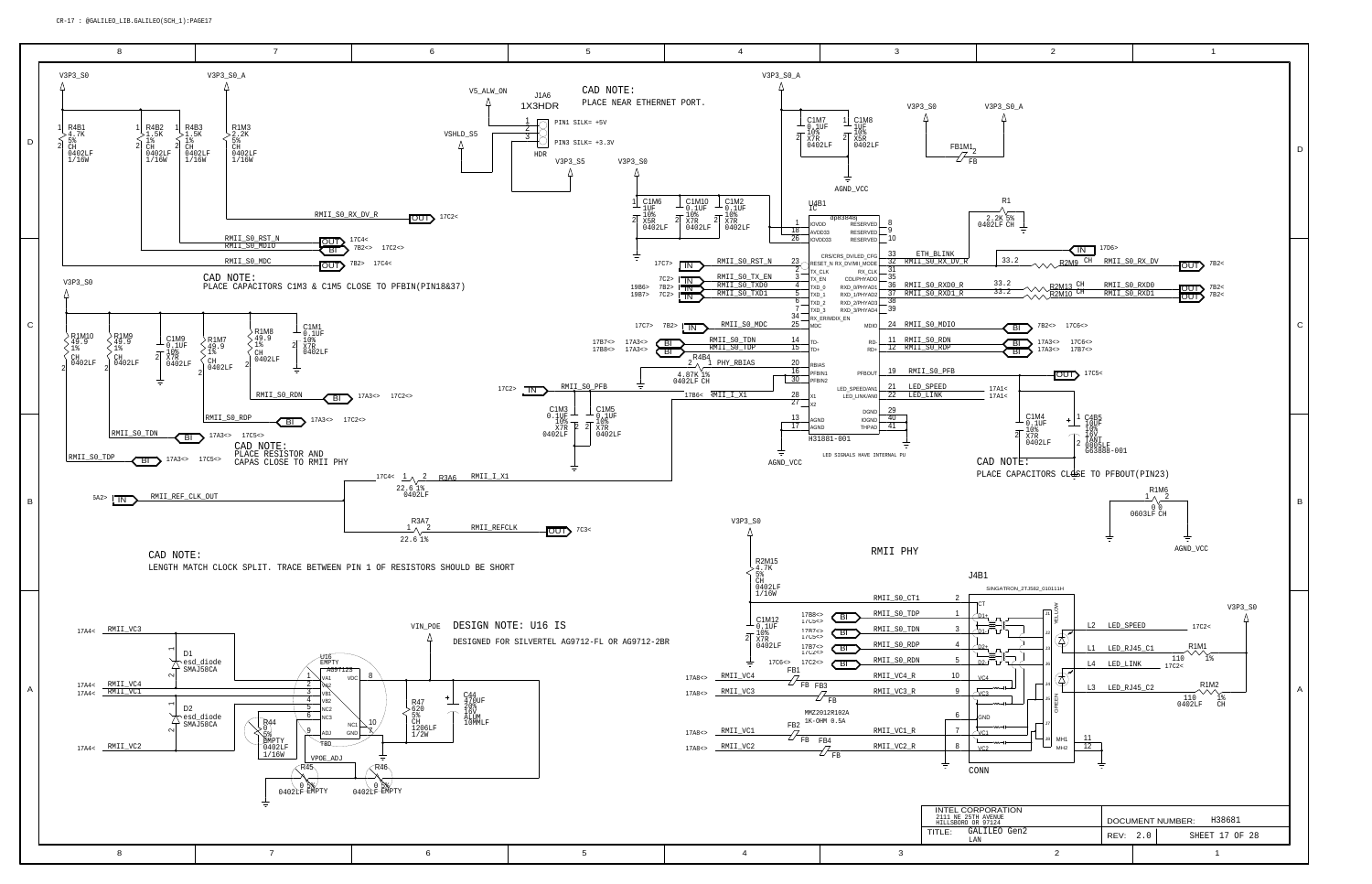<span id="page-17-5"></span><span id="page-17-4"></span><span id="page-17-3"></span><span id="page-17-0"></span>

|                                       |                                      |                                                                                                                                                                              | $\boldsymbol{2}$          |                        |                         | $\mathbf{1}$            |                          |   |
|---------------------------------------|--------------------------------------|------------------------------------------------------------------------------------------------------------------------------------------------------------------------------|---------------------------|------------------------|-------------------------|-------------------------|--------------------------|---|
| βP                                    |                                      |                                                                                                                                                                              |                           |                        |                         |                         |                          | D |
| DO<br>ND                              | 2 LSPI_MISO_R<br>$\overline{4}$<br>π |                                                                                                                                                                              | 1<br>33.2 1%<br>0402LF CH | $R^{2B10}_{\lambda}$   | LSPI_MISO               | OUT                     | 6C6<                     | C |
| s102                                  | CAD NOTE:                            | PLACE DECOUPLING CAPACITORS AS CLOSE AS POSSIBLE TO ADC                                                                                                                      |                           |                        |                         |                         |                          | В |
| DOUT<br>AGND<br><b>DGND</b><br>$-001$ | 15<br>$\frac{3}{12}$                 | SPI0_MISO_R                                                                                                                                                                  | R3M11<br>33.2             | $\mathbb{C}\mathbb{H}$ | SPIO_MISO               | $\overline{\text{OUT}}$ | 6D7<                     | Α |
|                                       | TITLE:                               | $\begin{array}{ll} \textbf{INTEL CORPORTION} \\ \textbf{2111 NE} \textbf{25TH AVENUE} \\ \textbf{HILLSBORO OR} \textbf{97124} \end{array}$<br>GALILEO Gen2<br>SPI: ADC&FLASH |                           | REV:                   | DOCUMENT NUMBER:<br>2.0 |                         | H38681<br>SHEET 18 OF 28 |   |
| 3                                     |                                      |                                                                                                                                                                              | $\sqrt{2}$                |                        |                         | $\mathbf 1$             |                          |   |
|                                       |                                      |                                                                                                                                                                              |                           |                        |                         |                         |                          |   |

<span id="page-17-7"></span><span id="page-17-6"></span><span id="page-17-2"></span><span id="page-17-1"></span>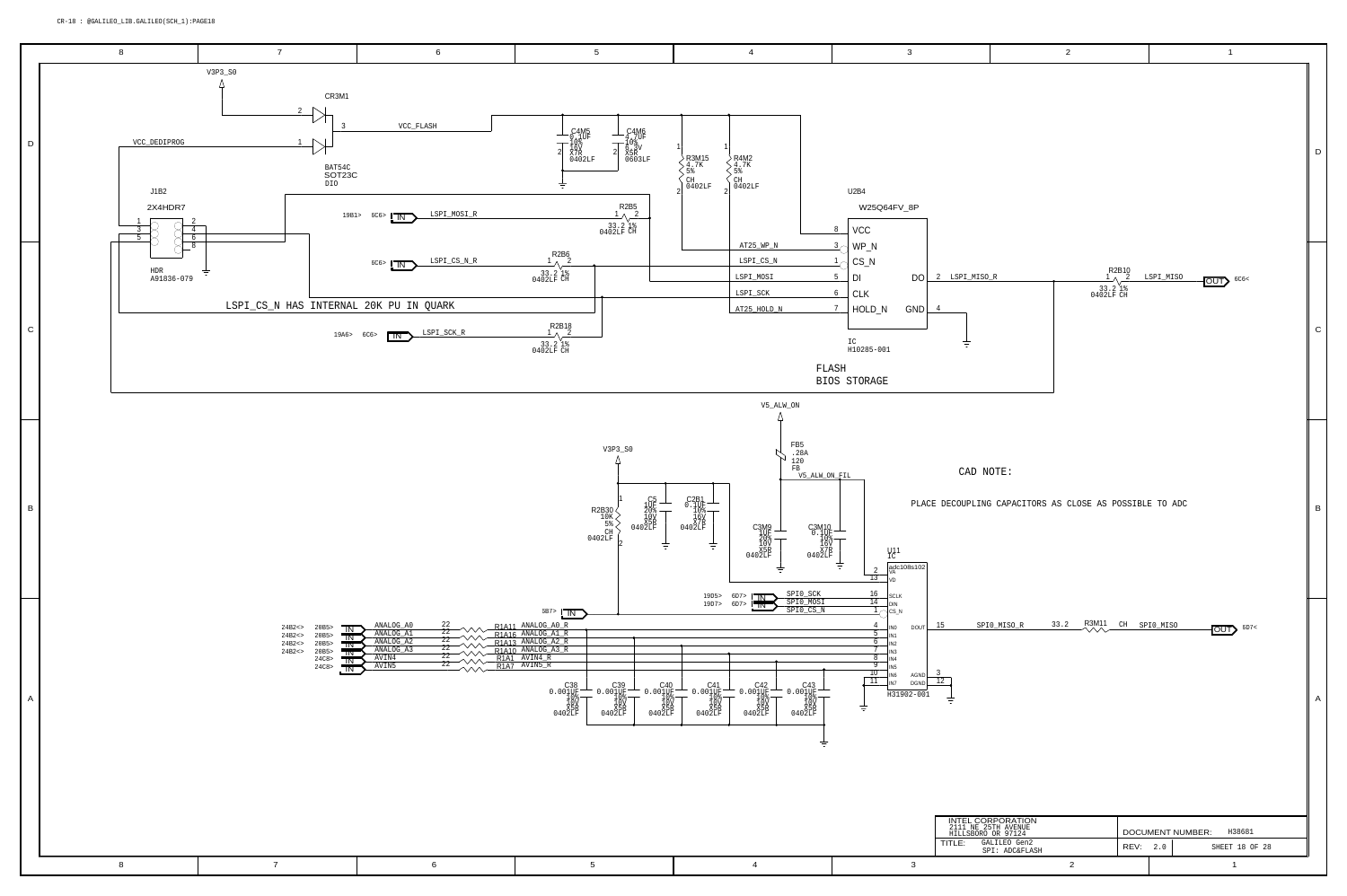<span id="page-18-11"></span><span id="page-18-10"></span><span id="page-18-9"></span><span id="page-18-8"></span><span id="page-18-7"></span><span id="page-18-6"></span><span id="page-18-5"></span><span id="page-18-4"></span><span id="page-18-3"></span><span id="page-18-2"></span><span id="page-18-1"></span><span id="page-18-0"></span>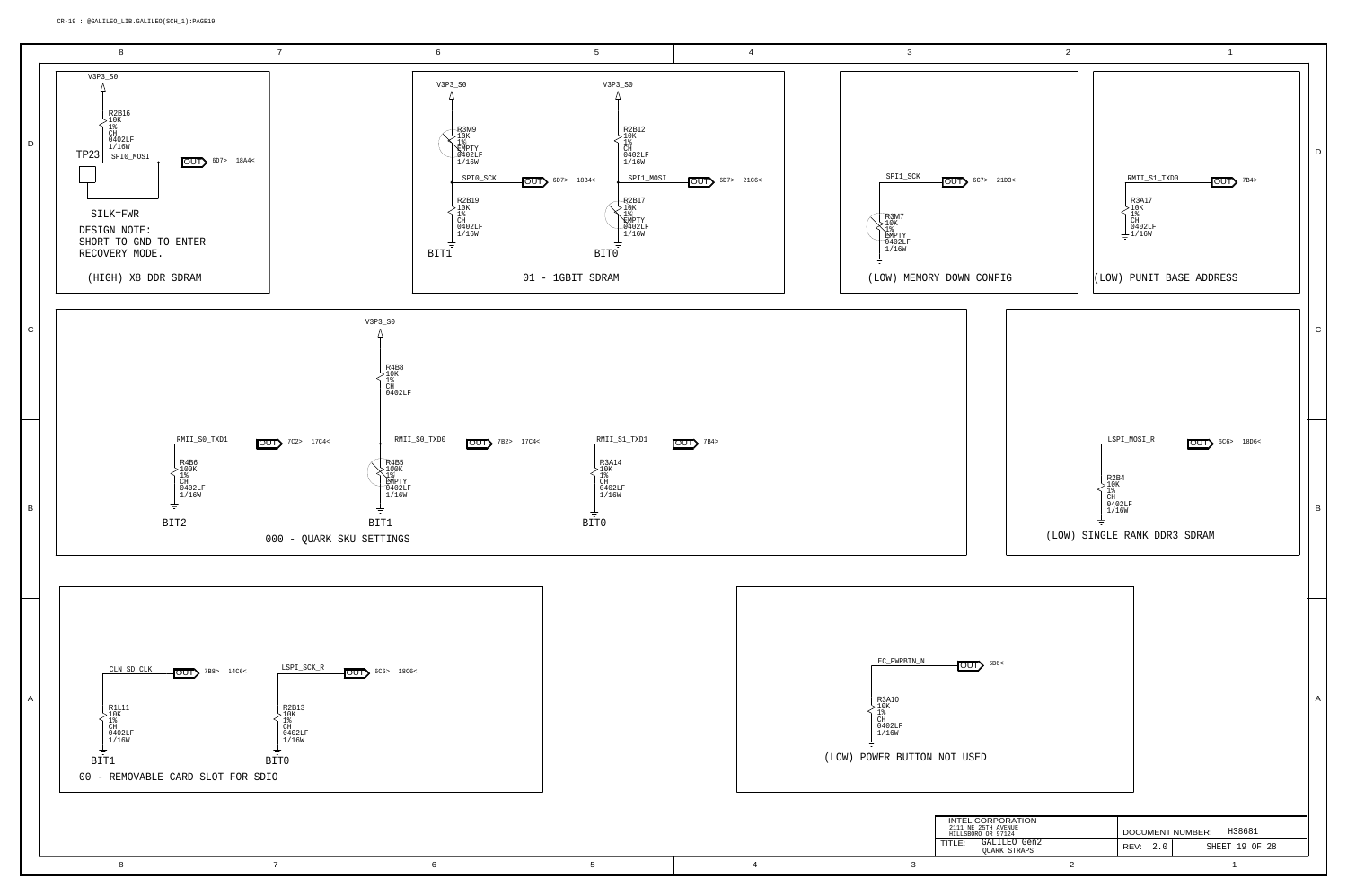<span id="page-19-16"></span><span id="page-19-15"></span><span id="page-19-14"></span><span id="page-19-13"></span><span id="page-19-12"></span><span id="page-19-11"></span><span id="page-19-10"></span><span id="page-19-9"></span><span id="page-19-8"></span><span id="page-19-7"></span><span id="page-19-6"></span><span id="page-19-5"></span><span id="page-19-4"></span><span id="page-19-3"></span><span id="page-19-2"></span><span id="page-19-1"></span><span id="page-19-0"></span>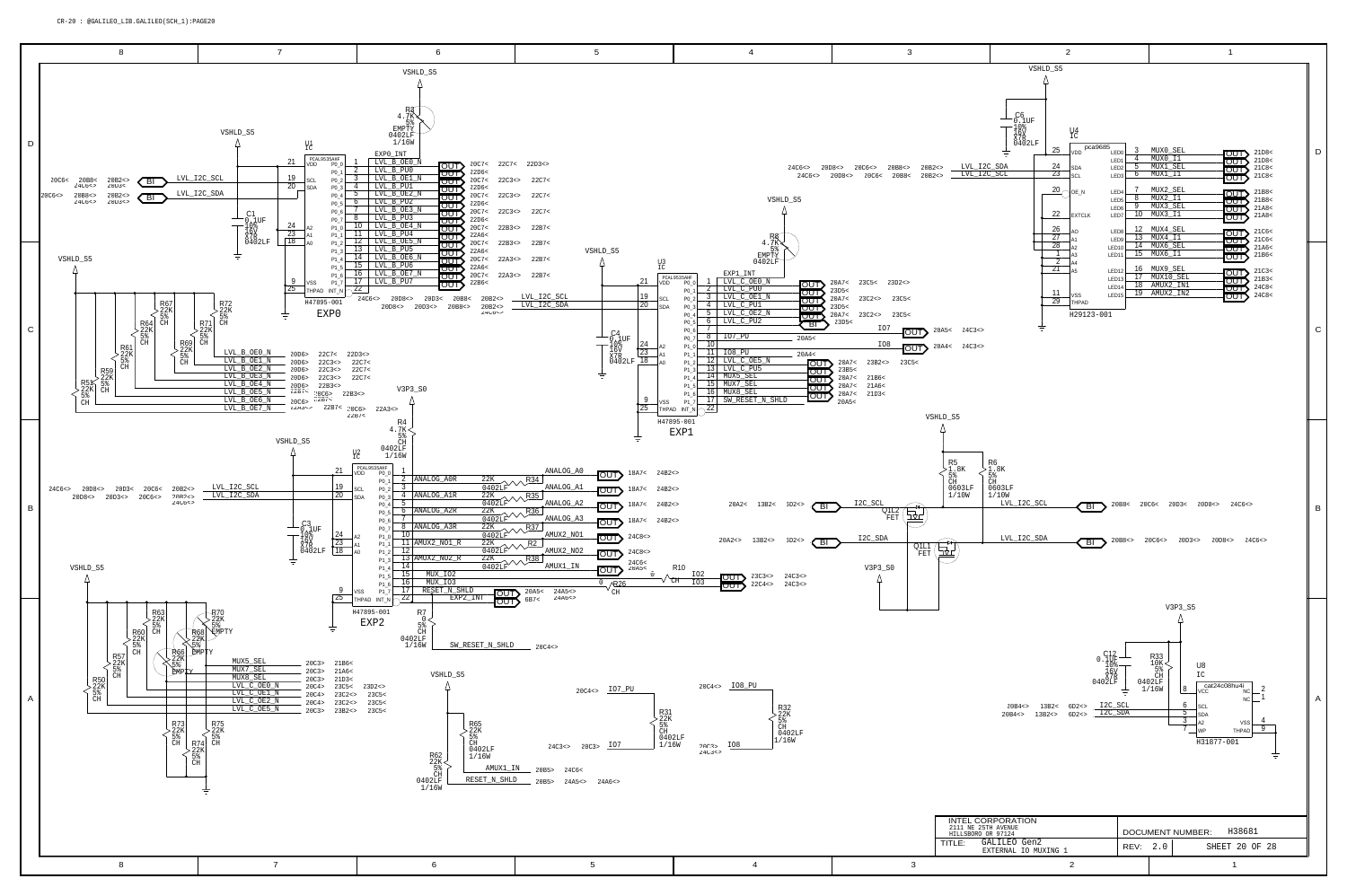<span id="page-20-16"></span><span id="page-20-15"></span><span id="page-20-14"></span><span id="page-20-13"></span><span id="page-20-12"></span><span id="page-20-11"></span><span id="page-20-10"></span><span id="page-20-9"></span><span id="page-20-8"></span><span id="page-20-7"></span><span id="page-20-6"></span><span id="page-20-5"></span><span id="page-20-4"></span><span id="page-20-3"></span><span id="page-20-2"></span><span id="page-20-1"></span><span id="page-20-0"></span>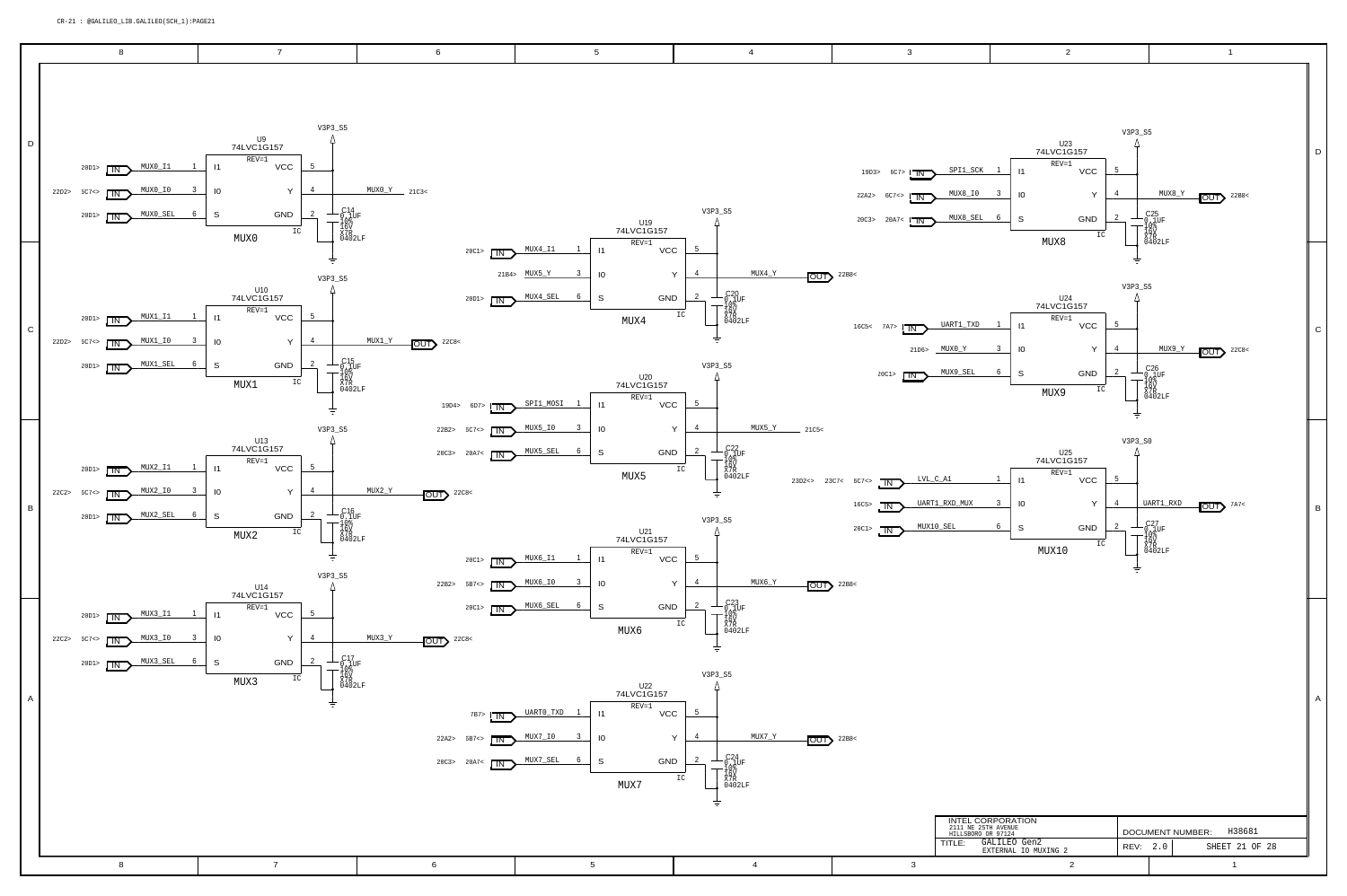<span id="page-21-13"></span><span id="page-21-9"></span>

 $\overline{\text{OUT}}$  [6C7<>](#page-5-1) 21D3< [20C6>](#page-19-9) [20C7<](#page-19-6) [22B7<](#page-21-6) 

<span id="page-21-16"></span><span id="page-21-8"></span><span id="page-21-2"></span> $\overline{\text{OUT}}$   $6$ C7<> 21A8< [20C7<](#page-19-6) [20D6>](#page-19-12) [22C7<](#page-21-11) 

<span id="page-21-5"></span> $\overline{\text{OUT}}$  [6C7<>](#page-5-1) 21B6<  $20C7 < 20D6 > 22B7 <$ 

<span id="page-21-3"></span> $\overline{\text{OUT}}$  6B7<>21B6<

 $20C6 > 20C7 < 22B7 <$ 

<span id="page-21-10"></span><span id="page-21-0"></span> $\overline{\text{OUT}}\}$  6C7<>21C8< [20C7<](#page-19-6) [20D6>](#page-19-12) [22C7<](#page-21-11) 

 $\overline{\text{OUT}}$   $6$ C7<> 21B8<  $\_\ 20C7<sub>20D6></sub>$  22C7<

| INTEL CORPORATION<br>2111 NE 25TH AVENUE<br>HILLSBORO OR 97124 |          | H38681<br>DOCUMENT NUMBER: |
|----------------------------------------------------------------|----------|----------------------------|
| GALILEO Gen2<br>TI F <sup>.</sup><br>LVL B BUFFER              | REV: 2.0 | SHEET 22 OF 28             |
|                                                                |          |                            |

[20C7<](#page-19-6) [20D6>](#page-19-12) [22C7<](#page-21-11) 

D

<span id="page-21-15"></span><span id="page-21-14"></span><span id="page-21-11"></span><span id="page-21-7"></span><span id="page-21-6"></span><span id="page-21-4"></span>

<span id="page-21-12"></span><span id="page-21-1"></span>

A

C

B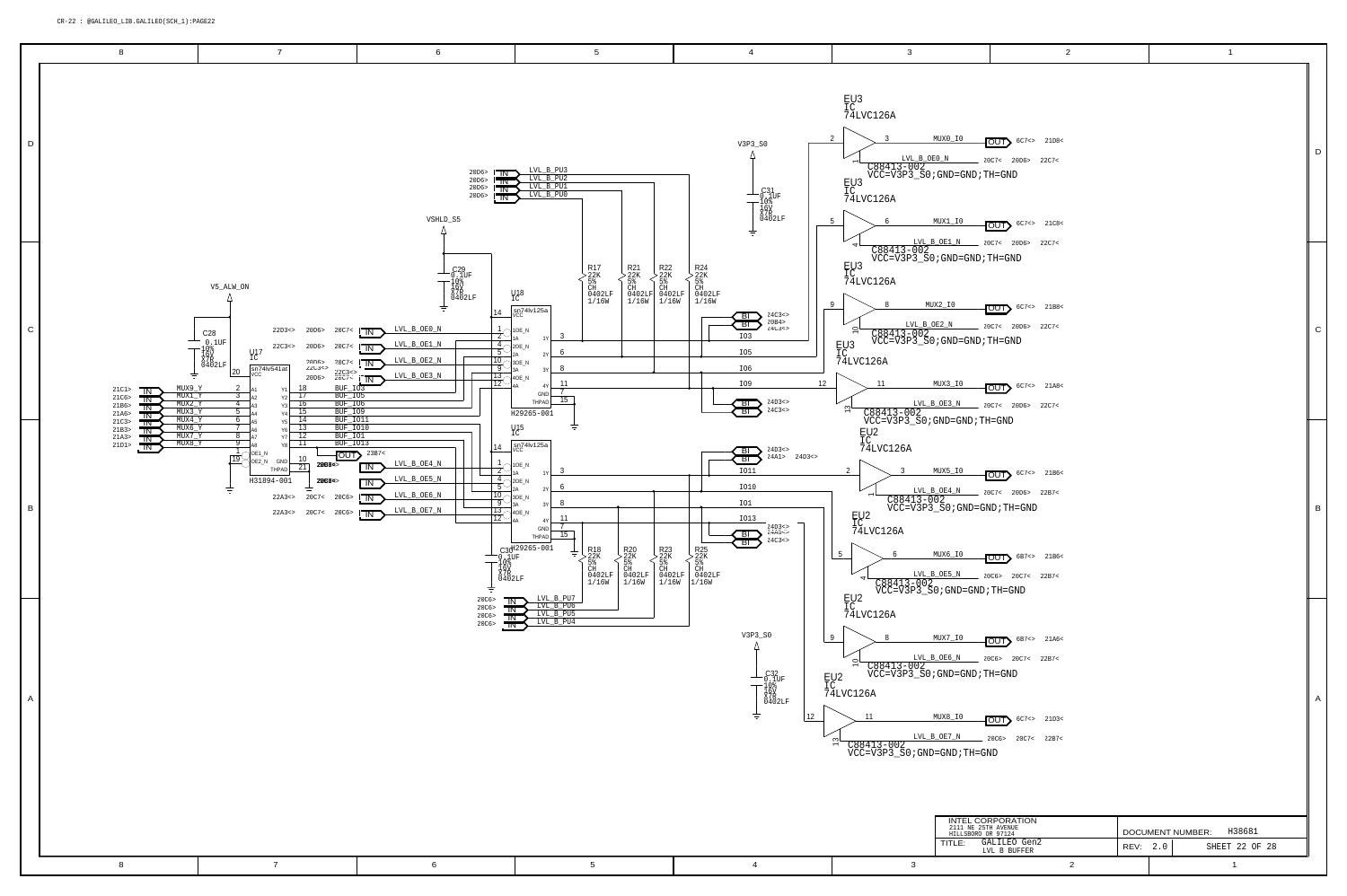

<span id="page-22-3"></span><span id="page-22-1"></span>

<span id="page-22-10"></span><span id="page-22-9"></span><span id="page-22-8"></span><span id="page-22-7"></span><span id="page-22-6"></span><span id="page-22-5"></span><span id="page-22-4"></span><span id="page-22-0"></span>

<span id="page-22-2"></span>

| RPORATION                 |                                   |  |                |  |  |  |
|---------------------------|-----------------------------------|--|----------------|--|--|--|
| H AVENUE<br>R 97124       | H38681<br><b>DOCUMENT NUMBER:</b> |  |                |  |  |  |
| ALILEO Gen2<br>L C BUFFER | REV: 2.0                          |  | SHEET 23 OF 28 |  |  |  |
| ⌒                         |                                   |  |                |  |  |  |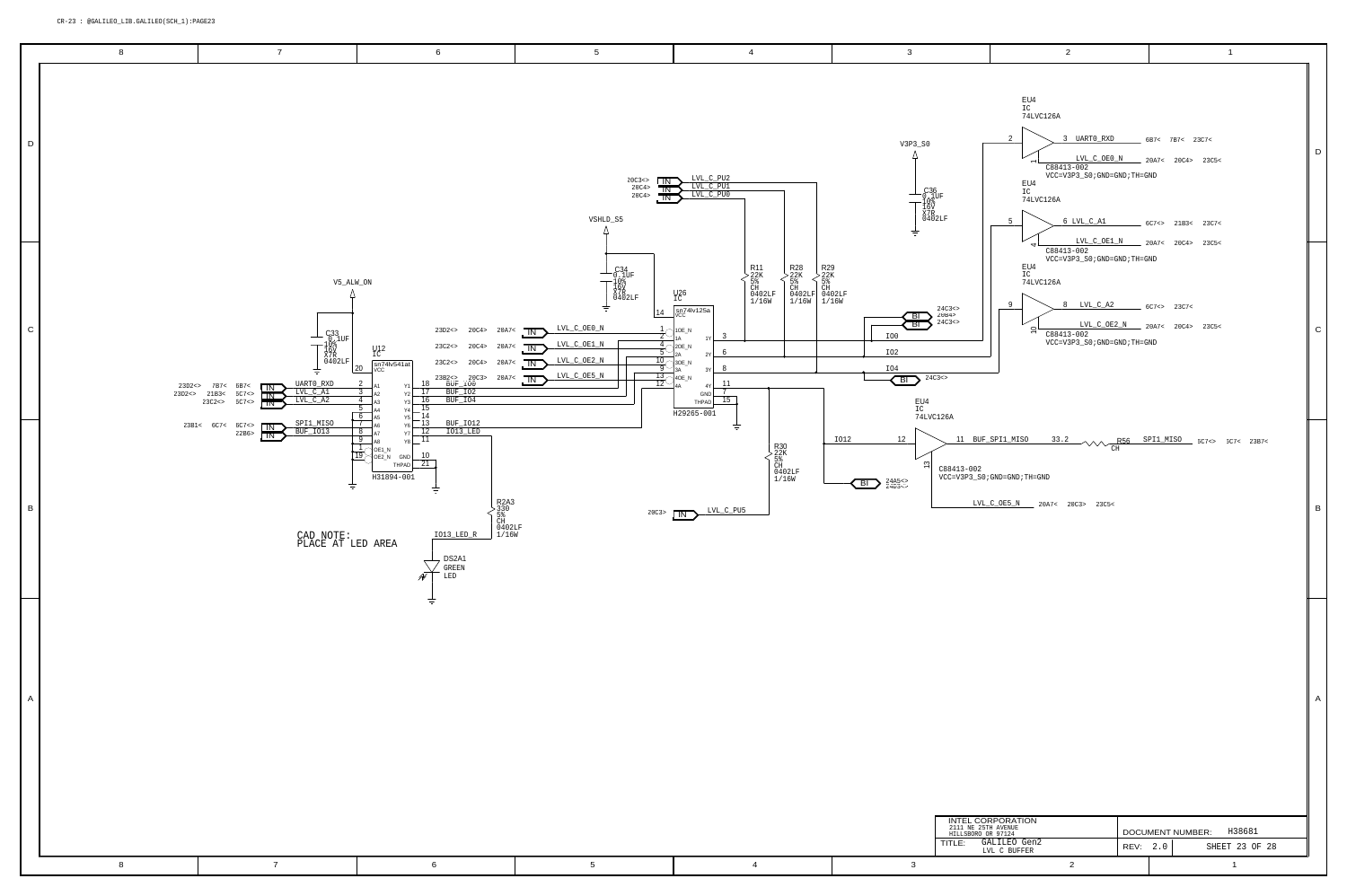<span id="page-23-8"></span><span id="page-23-7"></span><span id="page-23-6"></span><span id="page-23-5"></span><span id="page-23-4"></span><span id="page-23-3"></span><span id="page-23-2"></span><span id="page-23-1"></span>

<span id="page-23-0"></span>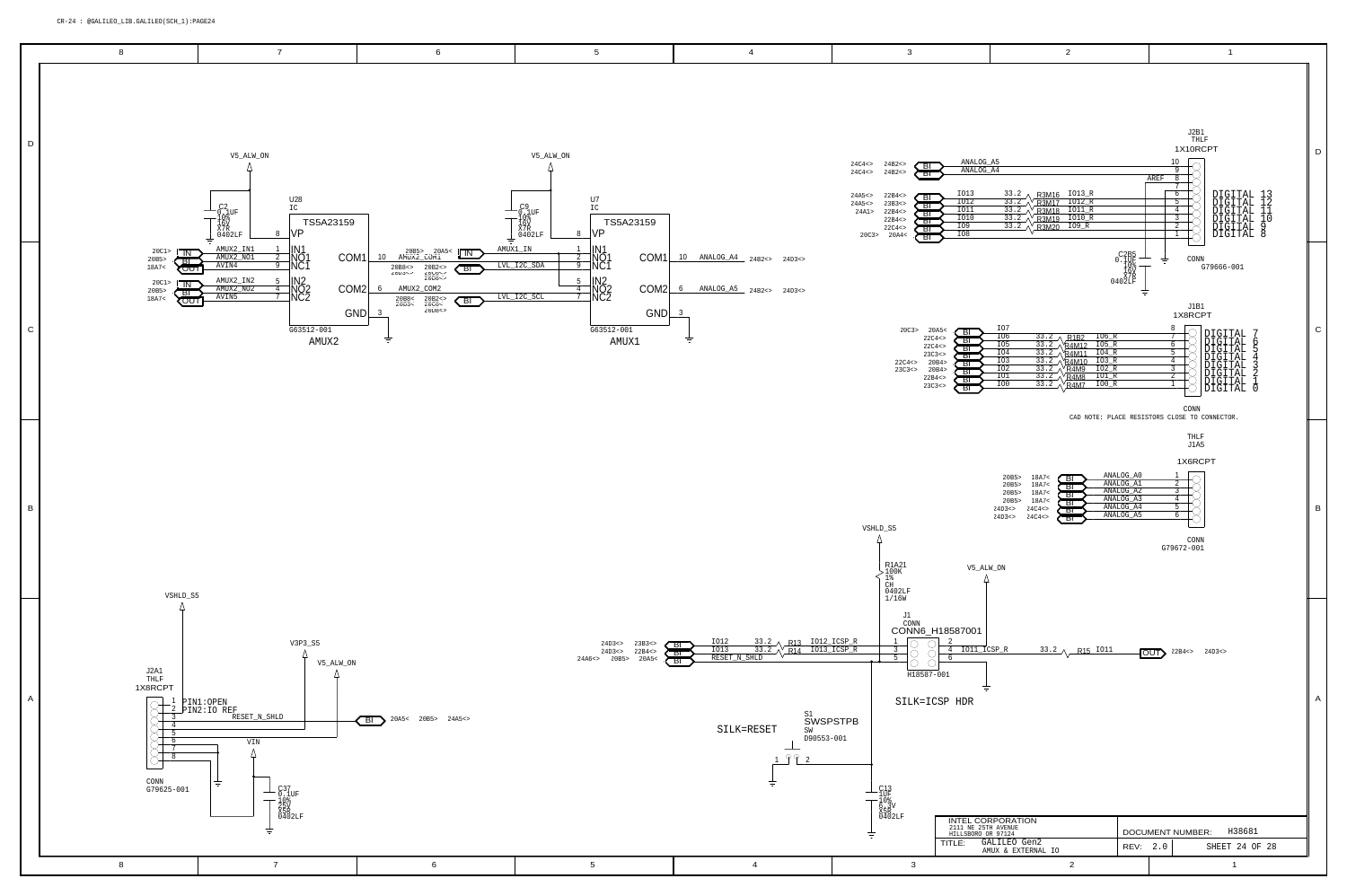<span id="page-24-13"></span><span id="page-24-12"></span><span id="page-24-11"></span><span id="page-24-10"></span><span id="page-24-9"></span><span id="page-24-8"></span><span id="page-24-7"></span><span id="page-24-6"></span><span id="page-24-5"></span><span id="page-24-4"></span><span id="page-24-3"></span><span id="page-24-2"></span><span id="page-24-1"></span><span id="page-24-0"></span>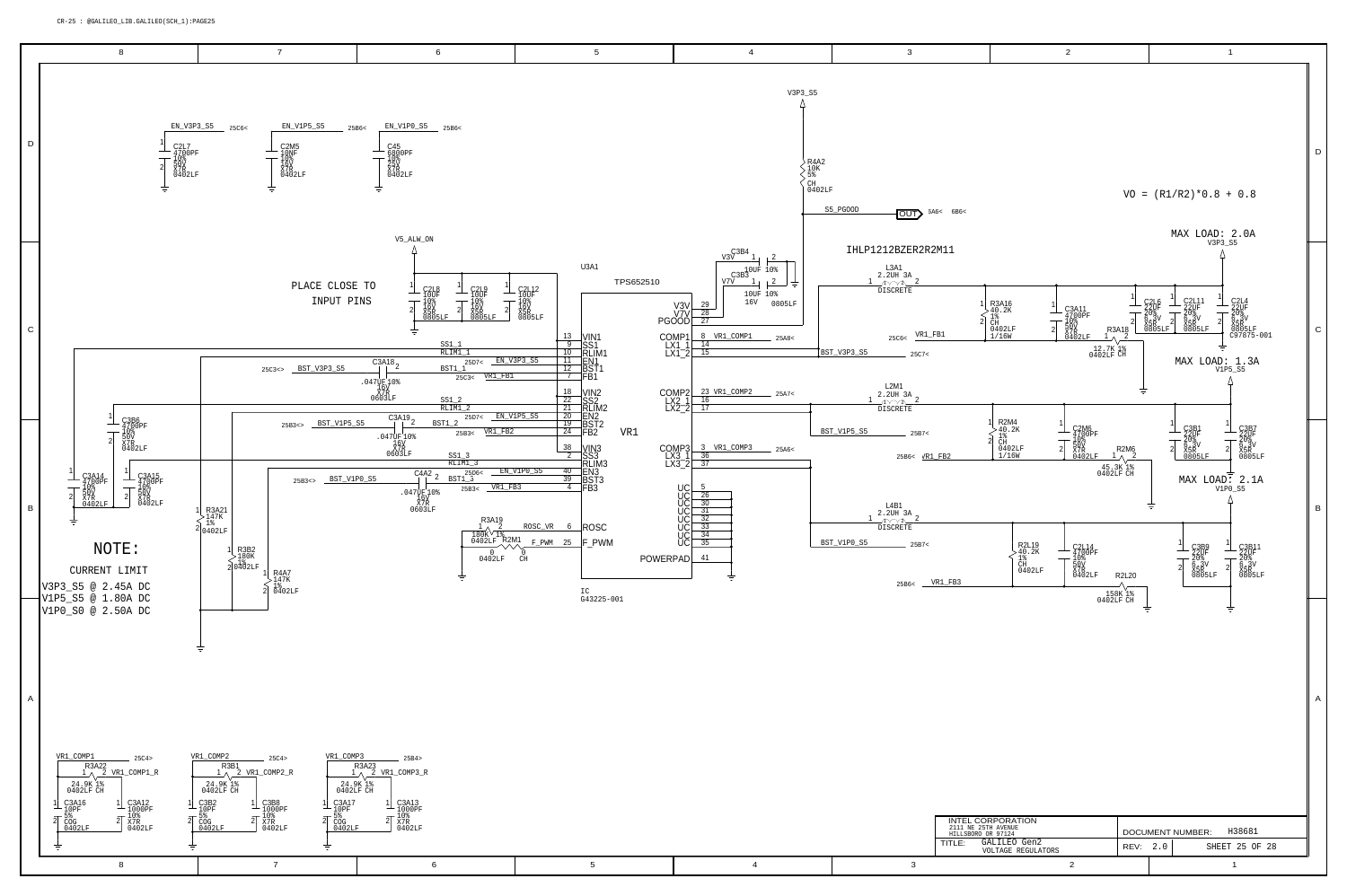<span id="page-25-4"></span><span id="page-25-3"></span><span id="page-25-2"></span><span id="page-25-1"></span><span id="page-25-0"></span>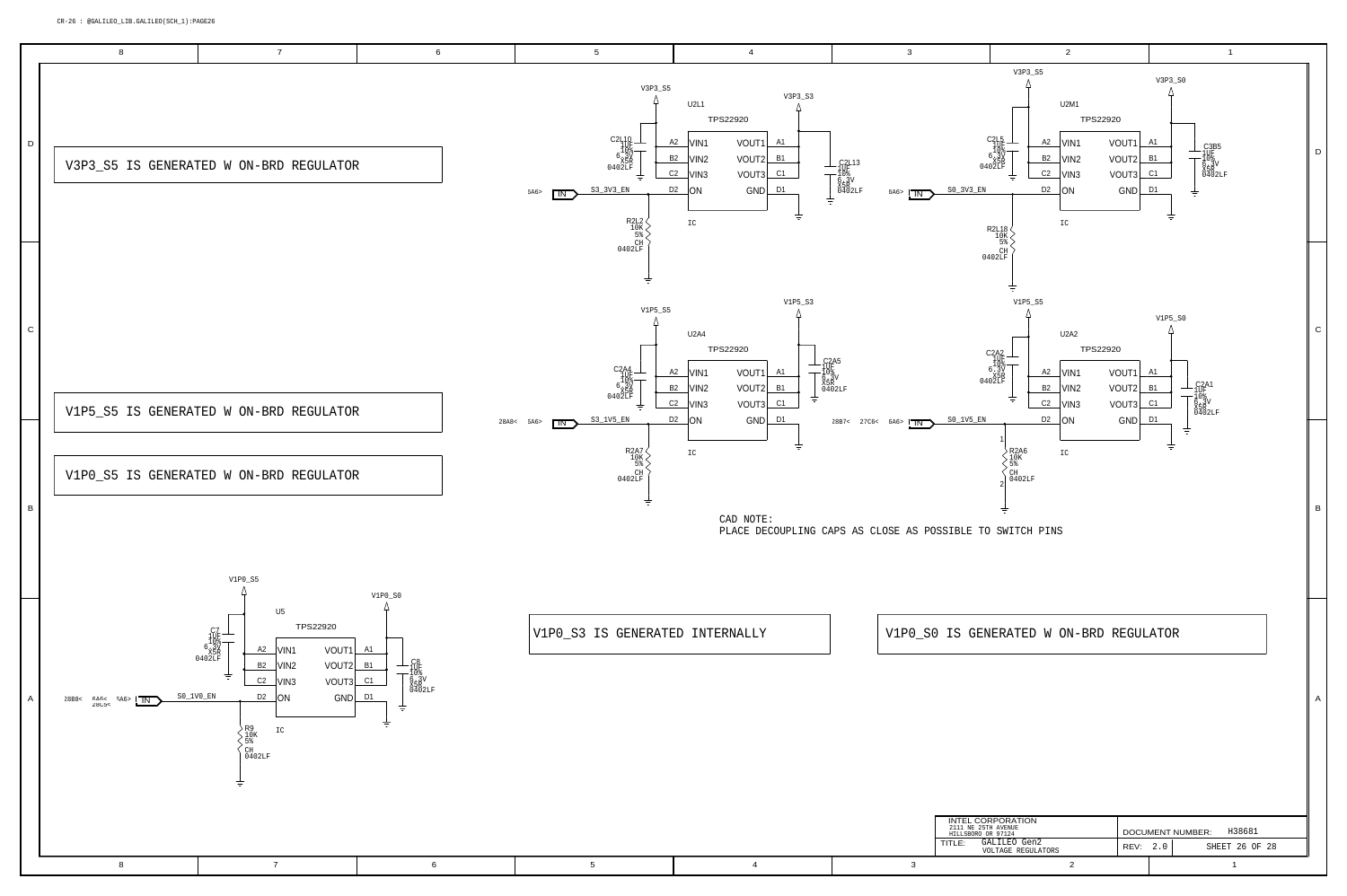<span id="page-26-0"></span>